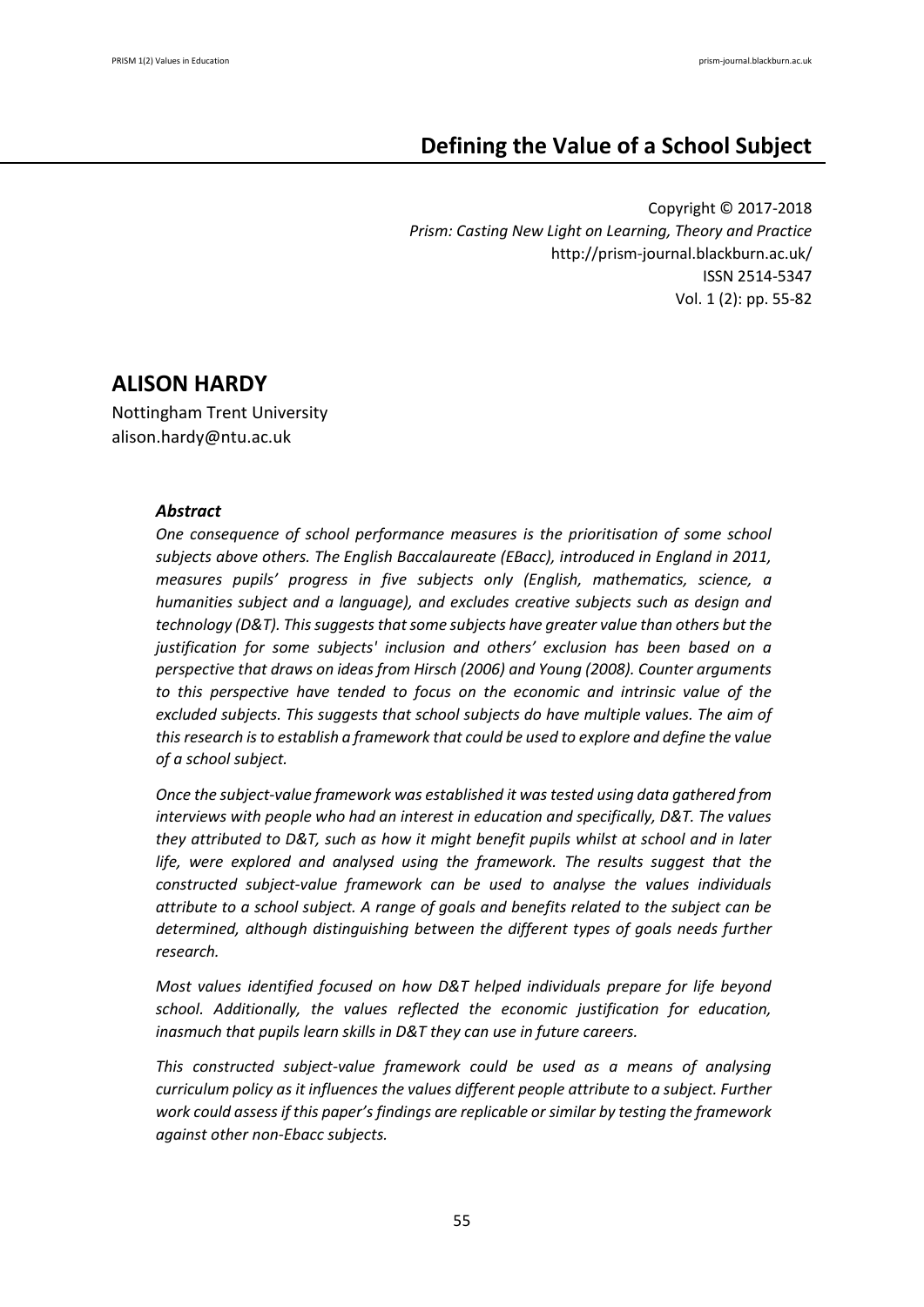### **1. Introduction and Approach**

### **1.1 Introduction**

Reflecting on our school years, we probably remember which subjects we thought were useful and which we did not. But how is useful defined? Different school subjects are perceived to be of different value to young people and this value may be realised whilst they are at school or later in life, for example in their home or employment. Also, different people place greater value on some subjects compared to other subjects, which can be dependent on their role, experience and age. For example, school leaders and governments suggest explicitly why a subject might be useful to an individual and society through policy documents, such as the English National Curriculum, and implicitly through school performance measures, such as the English Baccalaureate (EBacc).

The Ebacc is a performance measure that emphasises the importance of a broad and traditional curriculum (Department for Education, 2016) focusing on pupils' progress in five subjects (English, mathematics, science, a humanities subject, and a language), and excludes creative subjects such as music, drama, and design and technology (D&T). An argument for introducing the Ebacc was to increase the number of pupils following a broad and balanced curriculum (Education Committee, 2011) through to the end of secondary school, with the five Ebacc subjects providing the essential knowledge all pupils need as part of a general education. Justification for these arguments was influenced by Hirsch's (2006) views about cultural literacy and Young's (2008) views about powerful knowledge (Department for Education, 2011). Thus, the Ebacc implies that these five subjects are more valued than others due to their epistemology and their role as gatekeeper subjects; suggesting they open more doors to higher education and high earning careers than other subjects.

My interest focuses on the criteria for judging the contribution a school subject makes to an individual or to society, and its purpose. As I have already suggested, this topic is particularly relevant in a period where some subjects are perceived to have a greater purpose or value to an individual's education and to society.

### **1.2 Research aims and questions**

This article aims to explore and define the value of a school subject by establishing a subject-value framework. In the first part of the article the subject-value framework is built from value theory and views about the purpose of education. In the paper's second part, the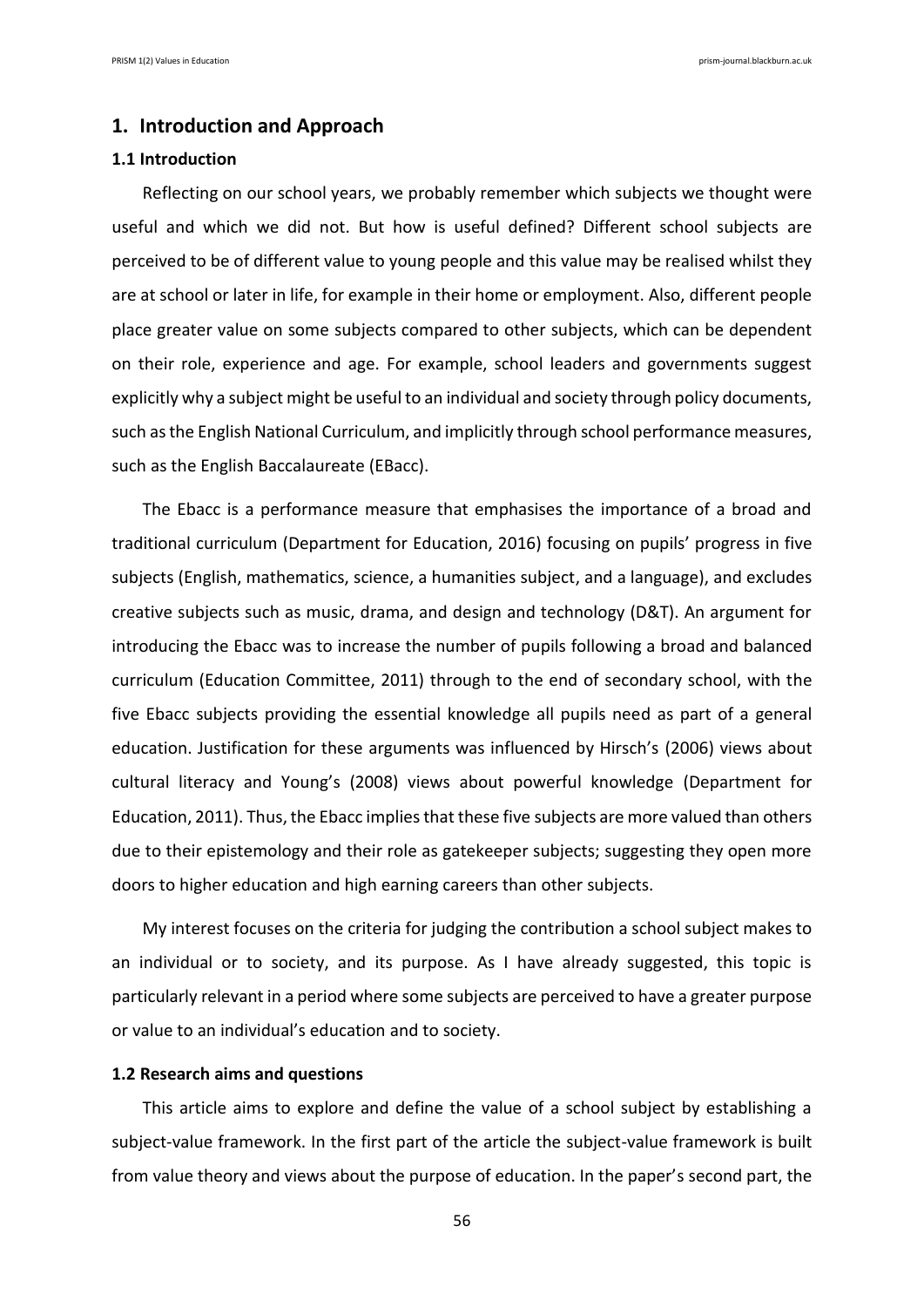framework is tested using the school subject D&T, a non-Ebacc subject, and two research questions are posed:

> 1. Can the subject-value framework constructed in the first part of this paper be used to define a school subject's value?

> 2. Do the values attributed to D&T by a range of people reflect contemporary curriculum policy, economic drivers and other aims of education?

D&T is chosen as the focus because there has been a dramatic decrease in the number of pupils studying the subject. This is partly due to the Ebacc's introduction and a revised National Curriculum (Hardy, 2015a), which led to national campaigns by the subject's association, D&TA (Design and Technology Association [D&TA]) in 2011 (We believe in Design and Technology) and 2015 (Designed and made in Britain...?). The campaigns emphasised D&T's value to the national economy and an individual's employment prospects, plus how pupils developed an enterprising attitude because of their D&T lessons and gained transferrable skills (e.g. problem solving, creativity and critical thinking). These campaigns highlighted the ongoing argument about the vocational value of D&T, which has been shown in earlier work by McCulloch, Jenkins, and Layton (1985), Penfold (1988) and Wakefield and Owen-Jackson (2013). Due to its dramatic rise and fall between 1990 and 2011, and its contested value and place in the English National Curriculum (Bell, Wooff, McLain, and Morrison-Love, 2017; Hardy, Gyekye, and Wainwright, 2015; Hardy, 2015b; 2016) D&T is the focus of this study.

In the next section, value theory is used to construct a subject-value framework that defines the value of a subject.

# **2. Defining the value of a school subject**

Value is a complex construct due to its 'varied and shifting connotations … in ordinary speech' (Kluckhohn, 1951, p.389). In the context of this complexity, discussing the value of a school subject requires some definition and clarity which, along with a framework, can be used to explore the different forms of value a subject has. Rokeach's (1968; 1973) definition of a value is used by established researchers in education, sociology and psychology (such as Feather, 1975; McKernan, 2008; Schwartz and Bilsky, 1990; Wigfield and Eccles, 1992), and so the framework is built from his definition of a value: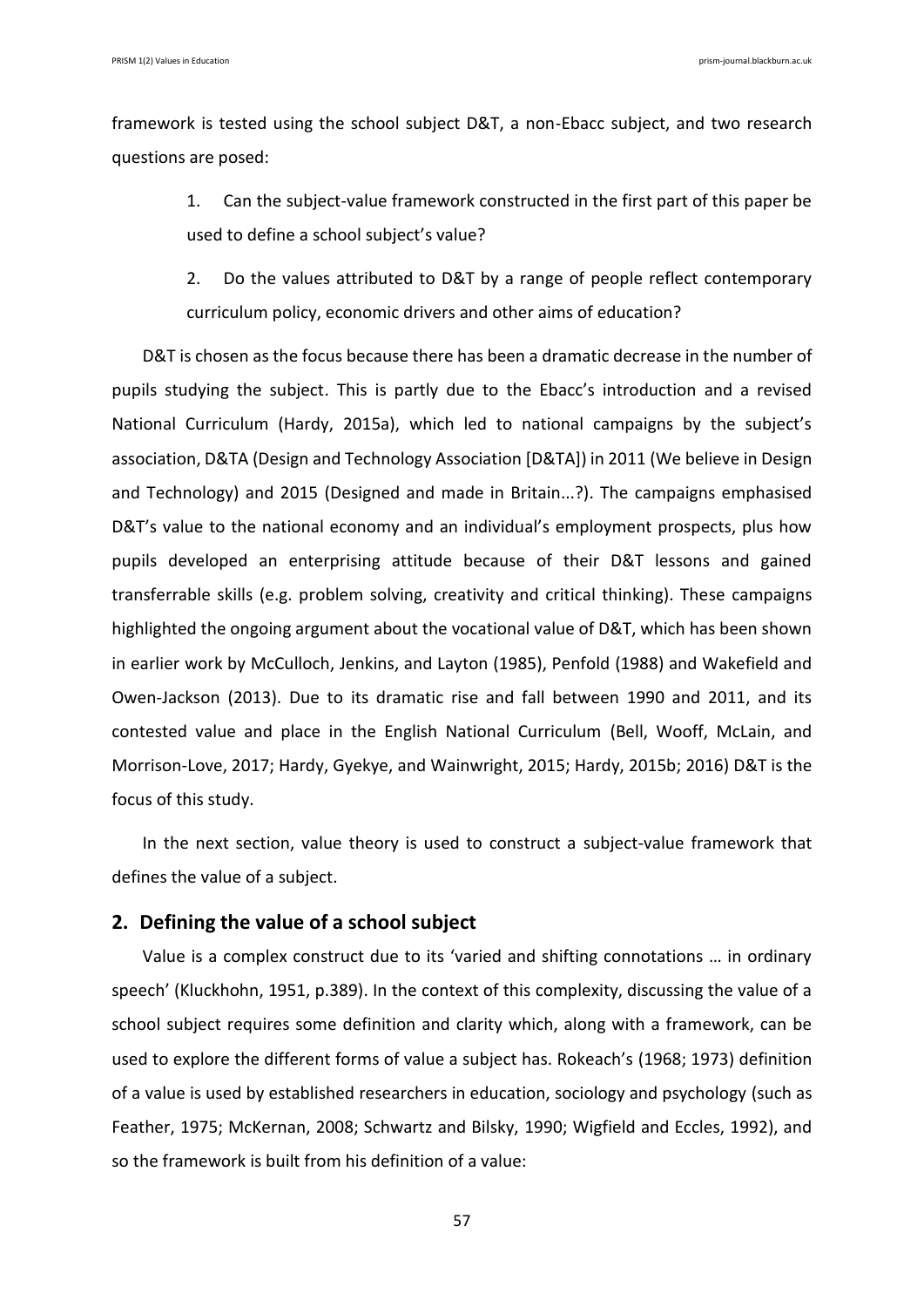[A value is] an enduring belief that a specific mode of conduct or end-state of existence is personally and socially preferable to alternative modes or end-states of existence. (Rokeach, 1968, p.160)

His definition focuses on the consequence of holding certain values: '… [it is] a standard or criterion for guiding action, for maintaining and developing attitudes towards relevant objects and situations ...' (1968, p.160). His definition has dual aspect elements: the present ('a specific mode of conduct' and 'how one ought or ought not to behave'), and the future (the 'end-state of existence').

Rokeach disagreed with behaviourists such as Hilliard (1950) whose definition of values focused on the value of an object or situation, such as an item of furniture or, in this paper's context, a school subject. Hilliard (1950) determined that 'value is affectivity occurring in the relational contexture determined by the reaction of an organism to a stimulus object' where the stimulus object can be a 'thing, situation, action, occurrence, [or] symbol' (p.42). When comparing Rokeach's and Hilliard's definitions, Hilliard considers that the value a person attributes to an object is a consequence of their affectivity towards the object whereas Rokeach considers that a person's values originate from a belief and lead to an attitude, which might include a feeling or way of behaving towards a thing, situation or object.

These two views disagree about the definition of value – the person holds the value (Rokeach), or the object (e.g. a school subject) causes the value (Hilliard) - but affectivity is common to both (Hitlin and Piliavin, 2004), which is the feeling or response to the object (Hilliard) or the feeling or response because of the value (Rokeach) (figure 1).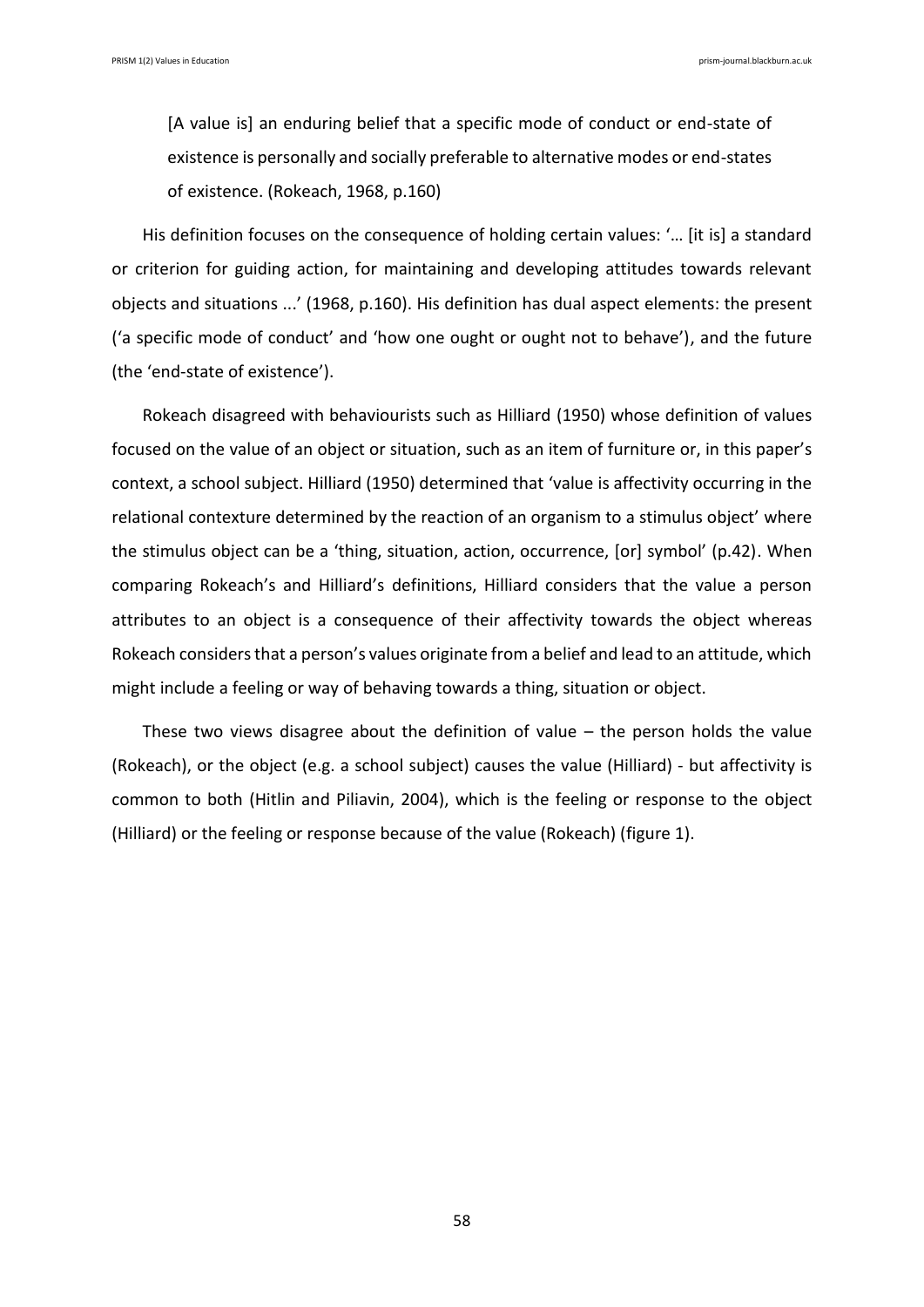Rokeach's (1968) definition of a value and relationship with affectivity and the object:

From value to object

A **value** *causes* a **behaviour or attitude** to occur *towards* an **object**

Hilliard's (1950) definition of a value and relationship with affectivity and the object:

From object to value

An **object** *causes* **affectivity** *leading to* a **value**

#### **Figure 1 Comparing Rokeach's and Hilliard's definitions of value**

Rokeach's definition of value also has a time facet with two elements, the present ('a specific mode of conduct' and 'how one ought or ought not to behave') and the future (the 'end-state of existence'). Rokeach clarifies:

Present: 'I believe that such-and-such mode of conduct is personally and socially preferable' (1968, p.160), Rokeach labels theses as instrumental values;

Future: 'I believe that such-and-such an end-state of existence is personally and socially worth striving for' (1968, p.160), labelled terminal values by Rokeach.

Hilliard's (1950) definition also includes 'terminal' and 'instrumental' but defines them differently. An instrumental value is 'affectivity occurring in the contexture determined by an organism [e.g. person] and an object' (Hilliard, 1950, p.53) – therefore it is context bound; a terminal value is 'when the object is a last means to the end of affectivity' (p.53) – not related to time but 'for its own sake'. Hilliard explains his definition using the example of a table (the object) and a person (the organism) who proposes to construct the table using tools (another object). Whilst making the table, the tools have an instrumental value, and probably the table in its unfinished form as the person has enjoyment (the affectivity or emotion) as they make it. When the table is complete they will 'enjoy [the affectivity] the finished table "for its own sake'' (Hilliard, 1950, p.54), which is a terminal value. However, Zimmerman (2014, para. 1) uses the term 'intrinsic value' rather than terminal value when he argues 'that the thing has value 'in itself' or 'for its own sake' or 'as such' or 'in its own right'.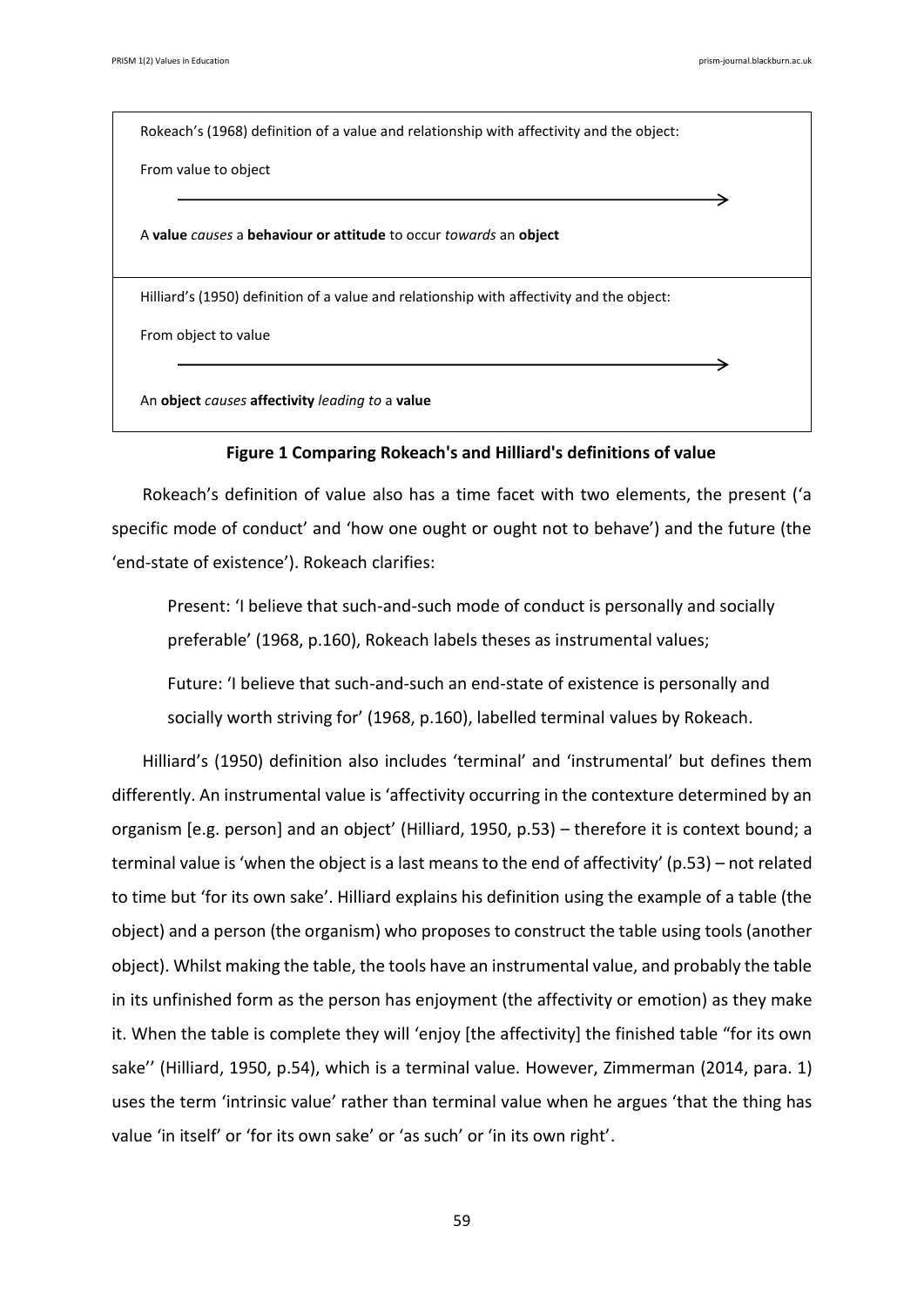Hilliard organises the different elements of a value into a table (Table 1), with nine adjectives spread across four sets. He argues that there are twenty-four different modes of values, each one 'qualified by one adjective from each set and only one' (p.48); for example:

- 1. Actual direct positive terminal value
- 2. Actual direct indifference terminal value
- 3. Actual direct negative terminal value (Hilliard, 1950, p.58)

| Set 1     | Set 2    | Set 3        | Set 4        |  |
|-----------|----------|--------------|--------------|--|
| actual    | direct   | positive     | terminal     |  |
|           |          | indifference |              |  |
| potential | indirect | negative     | instrumental |  |

### **Table 1 Nine adjectives and four sets (Hilliard 1950, p.48)**

Comparing Hilliard's definition with Rokeach's, there are additional features:

Actual or potential value of the object, which assumes that a person has a value of an object but that the immediacy of the value could be either actual or potential.

Positive, indifferent or negative affectivity towards the object. Rokeach's theory has the premise that we all have the values in his series, therefore they are positive, but the relative importance of one value to the other may differ for different people.

Direct and indirect: direct value is when there is an immediate relationship between the object and the person, an indirect value involves an intermediary or 'catalytic agent' (Hilliard, 1950, p. 56). 'Vicarious enjoyment is an instance of indirect value' (p.56).

Schwartz and Bilsky (1990), who build on Rokeach's definition, have two further attributes also not considered by Rokeach: motivation and interests (figure 2).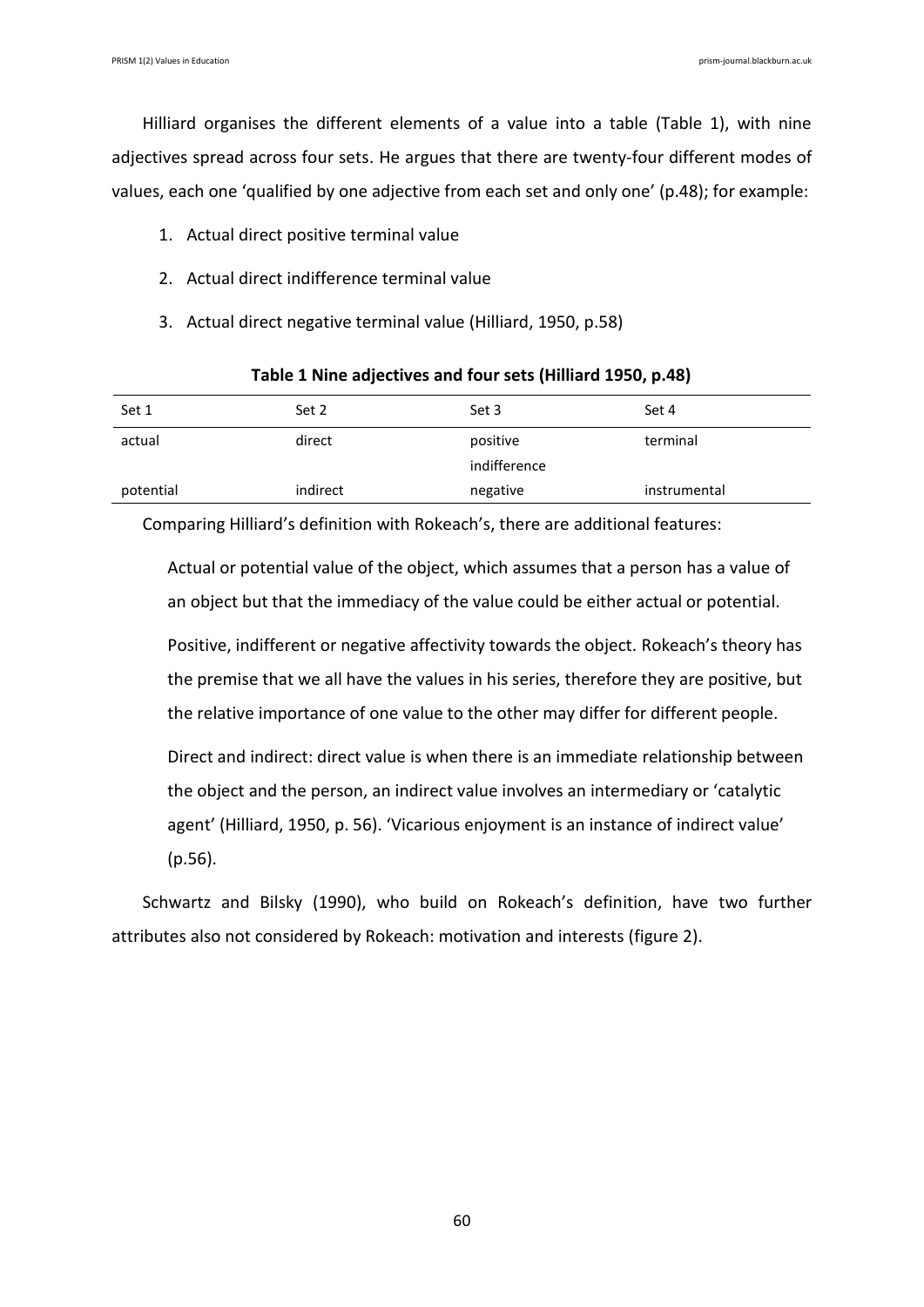| A value that is an individual's concept of a tran-situational { |                                          | <b>GOAL</b><br>terminal<br>}              |  |
|-----------------------------------------------------------------|------------------------------------------|-------------------------------------------|--|
|                                                                 |                                          | instrumental                              |  |
|                                                                 | <b>INTERESTS</b>                         |                                           |  |
|                                                                 | Individualistic                          |                                           |  |
| goal that expresses {                                           | Collectivist                             | } interests concerned with                |  |
|                                                                 | Both individualistic and<br>collectivist |                                           |  |
| motivational domain {                                           | MOTIVATIONAL DOMAIN<br>Enjoymentpower    | } and evaluated on a range of             |  |
|                                                                 | (7 domains in total)                     |                                           |  |
|                                                                 | <b>RANGE</b>                             |                                           |  |
| importance from {                                               | very important                           | } as a guiding principle in his/her life. |  |
|                                                                 | to                                       |                                           |  |
|                                                                 | unimportant                              |                                           |  |

**Figure 2 Schwartz and Bilsky's mapping sentence to define values formally (1990, p.553)**

It is worth pausing to explain Schwartz and Bilsky's (1990) presentation of their value definition, which is a mapping sentence (Guttman in Hackett, 2016) and a feature of facet theory.

Facet theory was devised by Louis Guttman to understand human activities and knowledge, where the 'activities are formed of discrete components' and a facet categorises each discrete component as a set (Hackett, 2016, para 10). The mapping sentence 'is a formal statement of a research domain which includes the respondents, sub-categories of the research content along with the range over which observations will be made, in the structure of a sentence written in normal prose' (Hackett, 2016, para 12) and consists of three types of facets: population (respondent), content, and response (range) (Guttman and Greenbaum, 1998). Consequently, a mapping sentence makes transparent the areas considered within the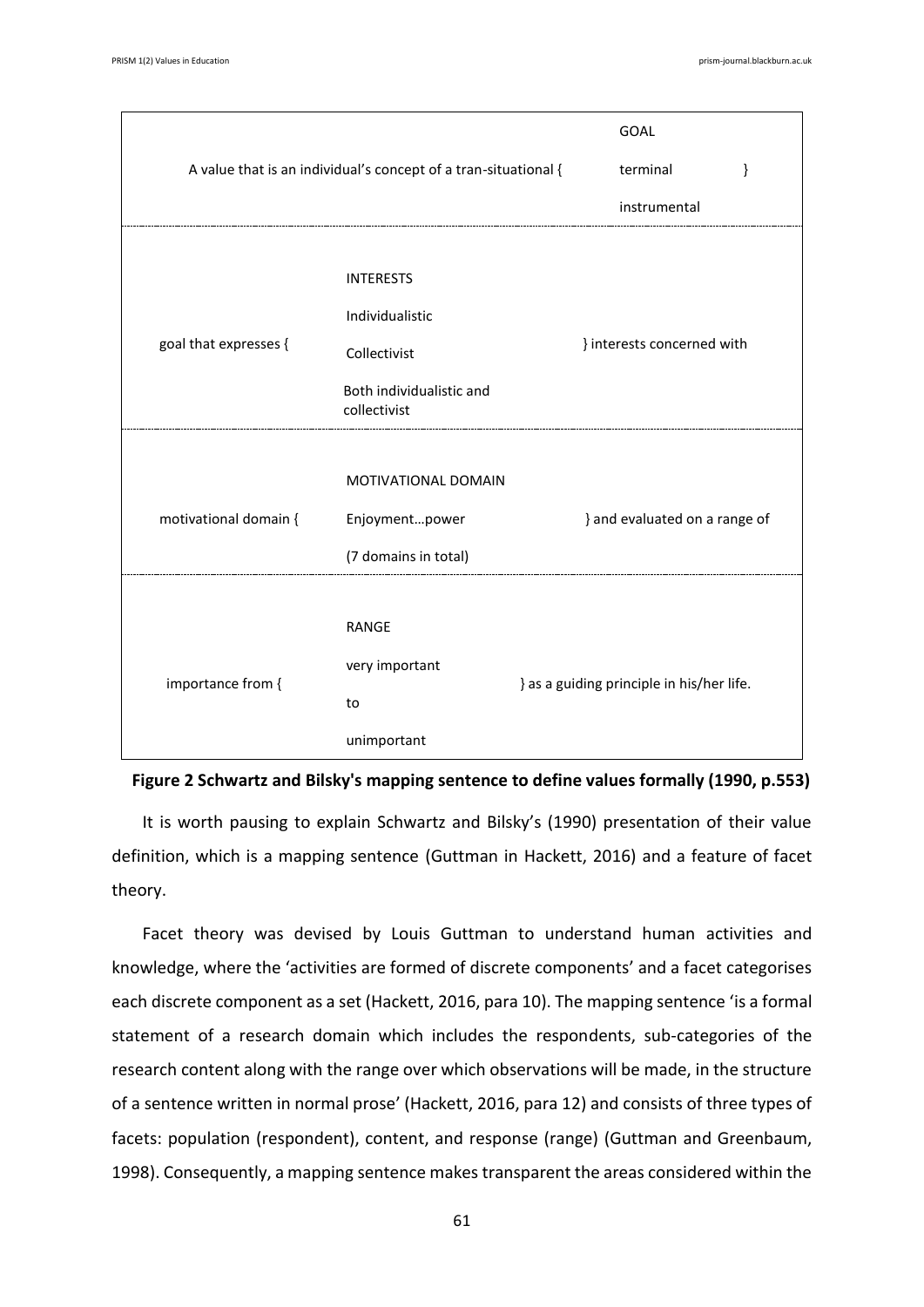research domain and shows the relationship between the facets, clarifying the boundaries of the study.

Schwartz and Bilsky's definition of a value has four facets (goal, interests, motivational domain and range) and a respondent (the individual). Hilliard's four sets in Table 1 could be relabelled as facets; set 1 becomes importance, set 2 interest, set 3 affectivity and set 4 goal, and the 24 modes of a value each form a different sentence. Table 2 combines the four different definitions of a value discussed earlier (Rokeach, Hilliard, Zimmerman, and Schwartz and Bilsky) into five facets.

|           | Facet       |    | Attributes                                                                             |  |
|-----------|-------------|----|----------------------------------------------------------------------------------------|--|
| А.        | Goal        | 1. | Terminal (Hilliard, Rokeach, Schwartz and Bilsky)                                      |  |
|           |             | 2. | Intrinsic (Zimmerman)                                                                  |  |
|           |             | 3. | Instrumental (Rokeach, Schwartz and Bilsky, and Hilliard)                              |  |
| <b>B.</b> | Interest    | 1. | Direct or indirect effect on the person (Hilliard)                                     |  |
|           |             | 2. | Interests, which might be for the individual, society or both<br>(Schwartz and Bilsky) |  |
| C.        | Importance  | 1. | Actual or potential (Hilliard)                                                         |  |
|           |             | 2. | Range (Schwartz and Bilsky)                                                            |  |
| D.        | Motivation  | 1. | Motivational (Schwartz and Bilsky)                                                     |  |
|           |             | 2. | Preference to the alternatives (Rokeach)                                               |  |
| Ε.        | Affectivity | 1. | Positive (Hiliard and Rokeach),                                                        |  |
|           |             | 2. | Neutral (Hilliard) or                                                                  |  |
|           |             | 3. | Negative (Hilliard)                                                                    |  |
|           |             | 4. | Either attitude or choice that results from the value<br>(Rokeach)                     |  |

### **Table 2 Facets and attributes of a value**

The goal, interest and importance facets contain the content elements of the definition of a value; essentially, they are the definition's components. Motivation and affectivity are response facets, initiated by, or resulting from, the respondent's affectivity towards the object being attributed with a value. Because this study aims to define the values attributed to a subject, not the origins or consequences of the values a respondent attributes to the subject, only the first three facets are necessary for this study's subject-value framework.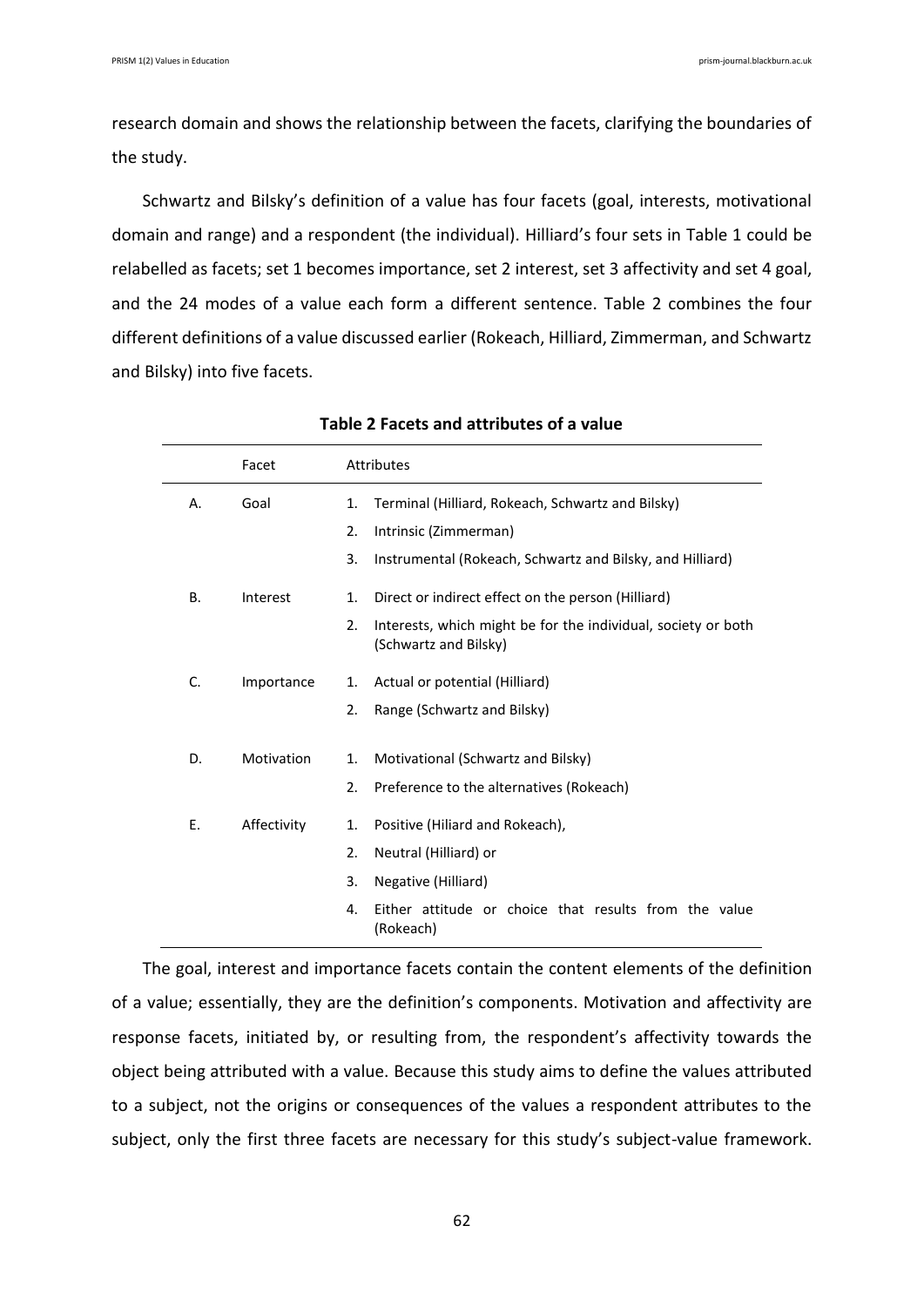Future work could explore the origins (motivation) and consequences (affectivity) of the values an individual attributes to a school subject.

The mapping sentence in figure 3 can be presented as the following definition:

A value is an individual's concept of a specific instrumental, terminal or intrinsic goal that is either potentially or actually important to the individual, society or both as a guiding principle.

|     | A value that is an individual's concept of a specific               |                                              | GOAL<br>instrumental<br>terminal<br>intrinsic | goal that is |
|-----|---------------------------------------------------------------------|----------------------------------------------|-----------------------------------------------|--------------|
|     |                                                                     | <b>IMPORTANCE</b><br>potentially<br>actually | of interest or benefit to                     |              |
| the | <b>INTERESTS</b><br>individual<br>society<br>individual and society |                                              | 's interests as a guiding principle           |              |

**Figure 3 Mapping sentence for definition of a value**

This definition relates to a school subject if we look at how different authors propose the value of education, or, the purpose of education. Young (2014) argues that the acquisition of 'powerful knowledge', (knowledge that is specialised and transformative), is different from the instrumental purpose of education, which is to achieve specific qualifications and gain employment. Others who also believe a purpose of education is to acquire knowledge, such as Hirsch (2006) who influenced the curriculum changes designed by the Coalition government in 2013, define knowledge as objective. This instrumental view of education has commonly been translated into a form of schooling built around traditional academic subjects, such as science, maths, history and languages.

Unlike Young, MacAllister, Macleod and Pirrie (2013) argue that epistemic excellence 'should be *an* educational purpose rather than the *only* educational purpose' [emphasis added] (MacAllister, Macleod and Pirrie, 2013, p.162), which leads to a definition of the purpose of education with three factors. Firstly, that education should support pupils in engaging with traditional and practical knowledge, secondly, pupils' capacities and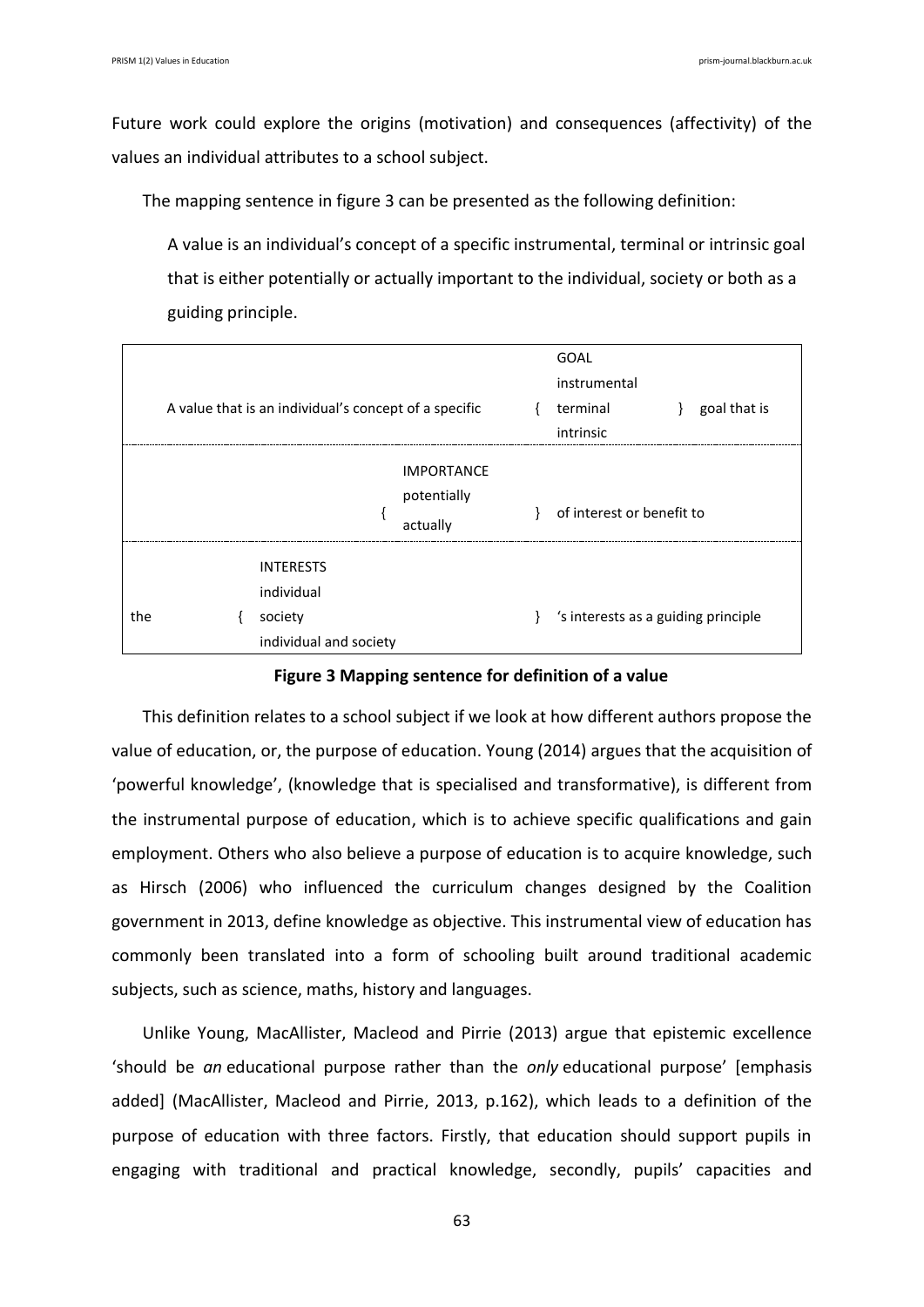experiences are important and thirdly, education should promote human flourishing. Similarly, Reiss and White (2013, p.1) present two aims for education: '(1) to lead a life that is personally flourishing; (2) to help others to do so'.

These views of the purpose of education relate to the mapping sentence (figure 3) as it suggests that one value of education (the object) is how an individual gaining an education helps not only themselves (the individual) but also others (society). Furthermore, it could be argued that Reiss and White's and Young's opinions do relate to the present (instrumental) and to the future (terminal). The intrinsic facet of the goal is implicit in MacAllister, Macleod and Pirrie's and Reiss and White's views that education should promote human flourishing.

Subjects, then, sit within formal education. This article makes no attempt to challenge this notion but merely accepts that this is the current status quo. So, if the different facets of the purpose of education can be recognised within the mapping sentence it can be proposed that a subject (that sits within formal education's common structure) will also have these facets. Figure 4 is the constructed subject-value framework in the form of a mapping sentence for the definition of a value of school subject.

The proposed sentence for defining the values attributed to a school subject is:

A value of [school subject] is a person's concept of the [instrumental/terminal/intrinsic] GOAL that expresses the [individualistic/collectivist/both individualistic and collectivist] INTERESTS that are the positive consequences of INDIVIDUAL [the person/someone else] studying [name of school subject] at a secondary school in England.

The individual facet adds the tran-situational element from Schwartz and Bilsky – that it is not only about the respondent studying the named school subject but can be an inferred value from others studying the subject.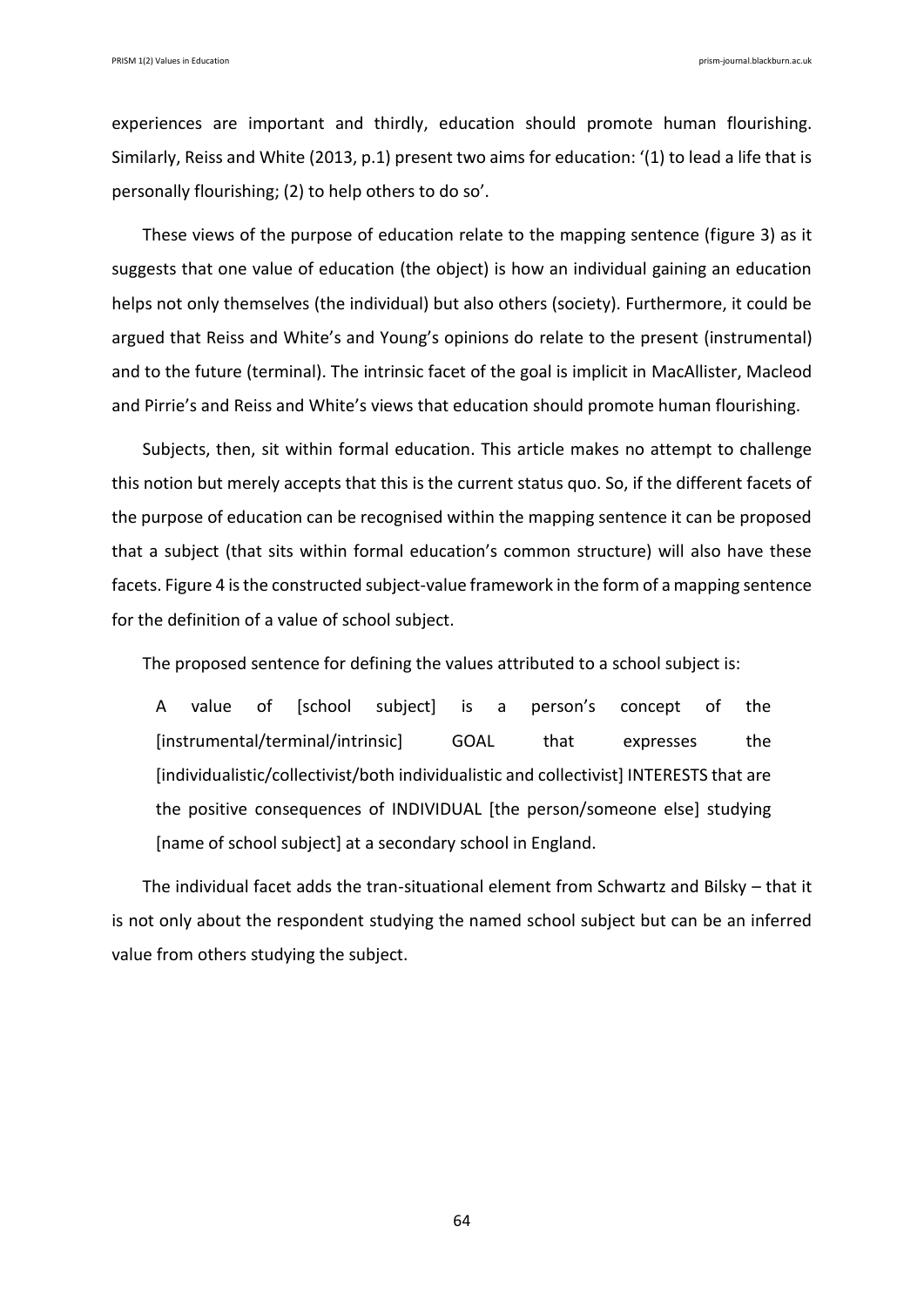

**Figure 4 Proposed mapping sentence for defining the values attributed to a school subject**

This mapping sentence has three well-defined facets: goal, interest and individual. The elements within each facet are clear, with three goal elements, three interest elements and two individual elements. Therefore, the mapping sentence has 18 different modes (i.e. 3 x 3 x 2); for example, taking the first element of each facet provides the sentence 'a person's concept of the instrumental goal that expresses the individualistic interests that are the positive consequence of them studying [name of school subject] at school in England'. The elements can be used to analyse respondents' opinions about the value of a school subject and show that a value is not a simple concept but one that is complex (Kluckhohn, 1951).

In the next section this subject-value framework, presented as a mapping sentence, is tested using values attributed to D&T in interviews with people who have an interest in D&T.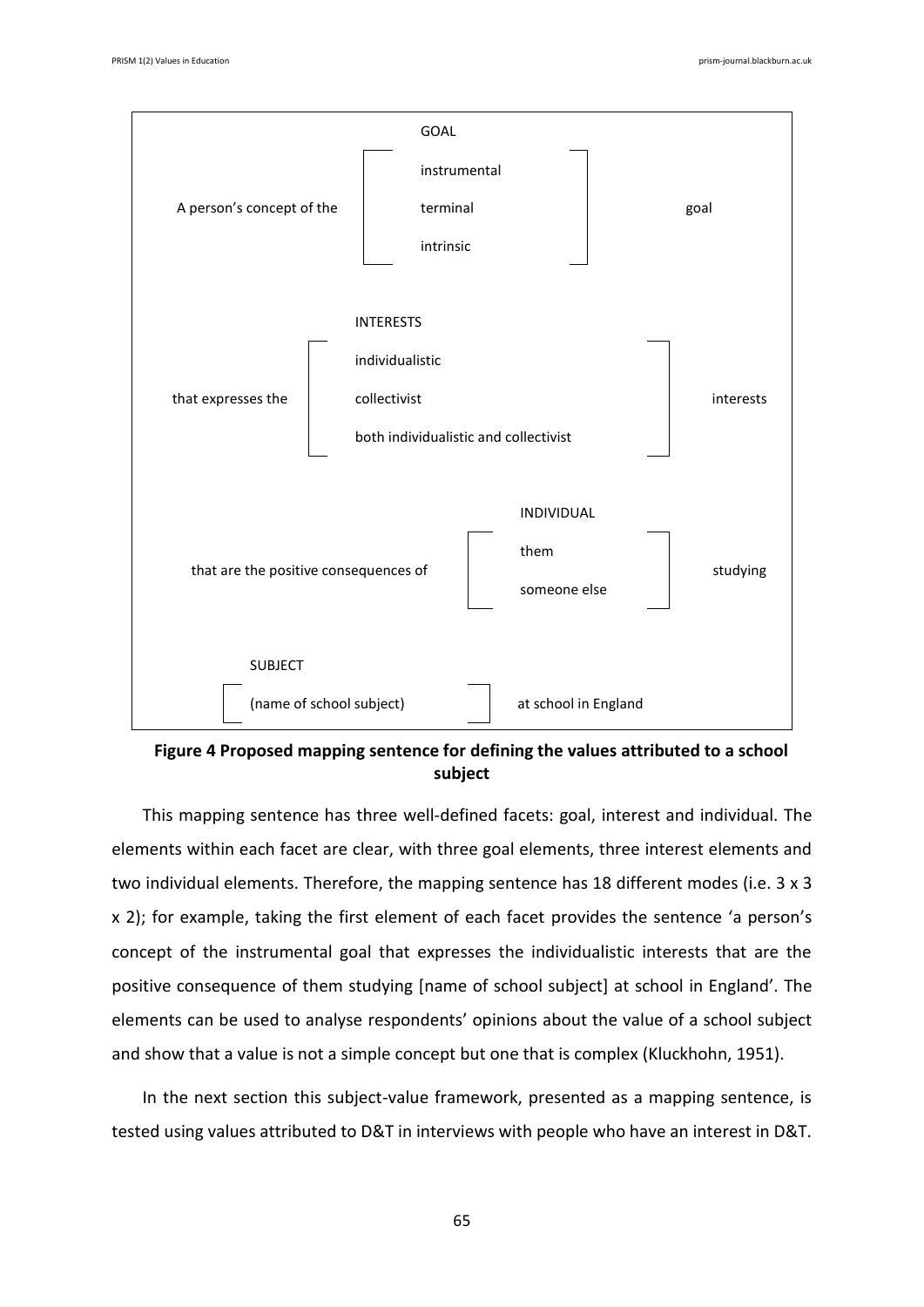# **2. Methodology**

This is a constructivist and interpretivist study; my ontological and epistemological positions determined the data collection method and my approach to data analysis, which is discussed in the next section.

### **2.1 Method**

To identify the values attributed to D&T active interviews were used; active interviews (Holstein and Gubrium, 1995) are when the interviewer and interviewee co-construct an understanding of the research domain during the interview. In an active interview the interviewer utilises 'resources, connections and outlooks…encouraging respondents to develop topics in ways relevant to their own experience' (p.17). Therefore, I explored the participant's values of D&T using a variety questions about their D&T history (e.g. if they study it at school), their current experiences, and any perceived influences from their families. The fluidity of the active interview allowed for an exploration of the participants' understanding of D&T and their experiences (whether as a pupil, parent or teacher) through the narrative that came from the participants (Holstein and Gubrium, 1995). Furthermore, and given that Lovejoy (1950) and Rokeach (1968) argue a person's values can only be observed, not heard, the interviews only reveal the participants' perceptions of their values, therefore the data analysis is an interpretation of the participants' perception of their values.

Although facet theory has more commonly been used in quantitative research, Hackett (2016) showed that facet theory and the mapping sentence can be used in qualitative studies as 'provid(ing) a hermeneutically consistent account of a domain of interest' (para 14). In this study the domain of interest is the values attributed to a school subject, with three facets (goal, interests and the individual), providing themes and sub-themes (the elements within the facet) for analysing the values attributed to a school subject.

The study followed BERA's (2011) ethical guidelines; permission was obtained from the schools, the pupils' parents and all participants prior to the interviews taking place; all were made aware of the purpose of the interview and how their data would be used and stored. No identifying features of any institution or participant are given in this paper to maintain participants' right to anonymity.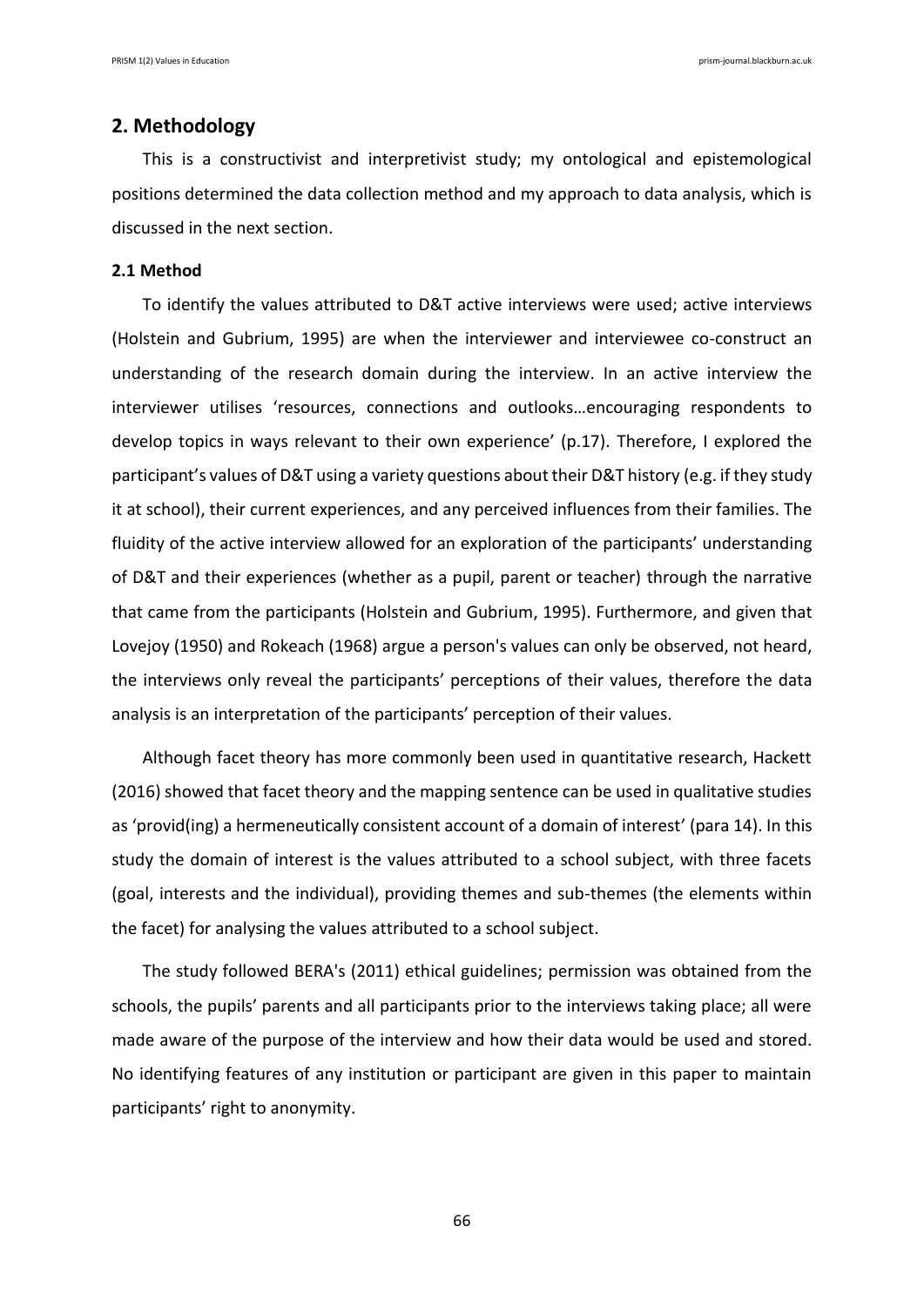PRISM 1(2) Values in Education prism-journal.blackburn.ac.uk

Twenty-two active interviews, lasting between 15 and 25 minutes, were conducted with a purposive sample representing people who had an interest in education and D&T: pupils (n=12), school senior leaders (n=4), D&T teachers (n=4), D&T trainee teachers (n=3), teacher educators (n=3). Three parents were surveyed for their views about the value of D&T using a paper-based survey; as a school senior leader felt that parents would not be willing to come into the school for an interview. The interview questions were designed using the mapping sentence; for example, participants were asked in the interview to talk about why D&T should be taught in schools and how it could be useful to an individual and to society. The schoolbased participants (pupils, D&T teachers and senior leaders) were from two schools in an East Midlands city; one a city school, the other in the suburbs of the same city. Therefore, results may not be generalisable to all schools in England because rural schools are not represented in these data. One D&T trainee teacher was studying at a university in the same city and two from a North East University; the teacher educators were from the same North East University as the trainees, a London University and a South Midlands University. Covering several different higher education institutions meant it was possible that a wider range of values would emerge than if all the participants came from only one institution or school (Dow, 2014; Feather, 1975).

The data was collected between March and May 2014 as the impact of the Ebacc was being felt by D&T teachers (Hardy, 2015a); acknowledging that the data reflected a tumultuous time for D&T when D&T teachers were feeling the need to defend their subject (Design and Technology Association and Education for Engineering, 2013; Design and Technology Association, 2015). There is no claim here that the participants' views represent all the values attributed to D&T but they do provide a starting point to explore its value in a consistent manner.

### **2.2 Data coding**

The data was coded using a grounded theory approach (Auerbach and Silverstein, 2003). Computer analysis data software MAXQDA was used to manage the large amount of data. There were three coding steps (table 1). In coding cycle 1 all segments of relevant text were highlighted and coded 'value'. Next, each segment was coded with at least one 'goal' code (coding cycle 2) and one 'interest' code (coding cycle 3), which corresponds to the interest and goal facets from the mapping sentence. The individual facet was included because some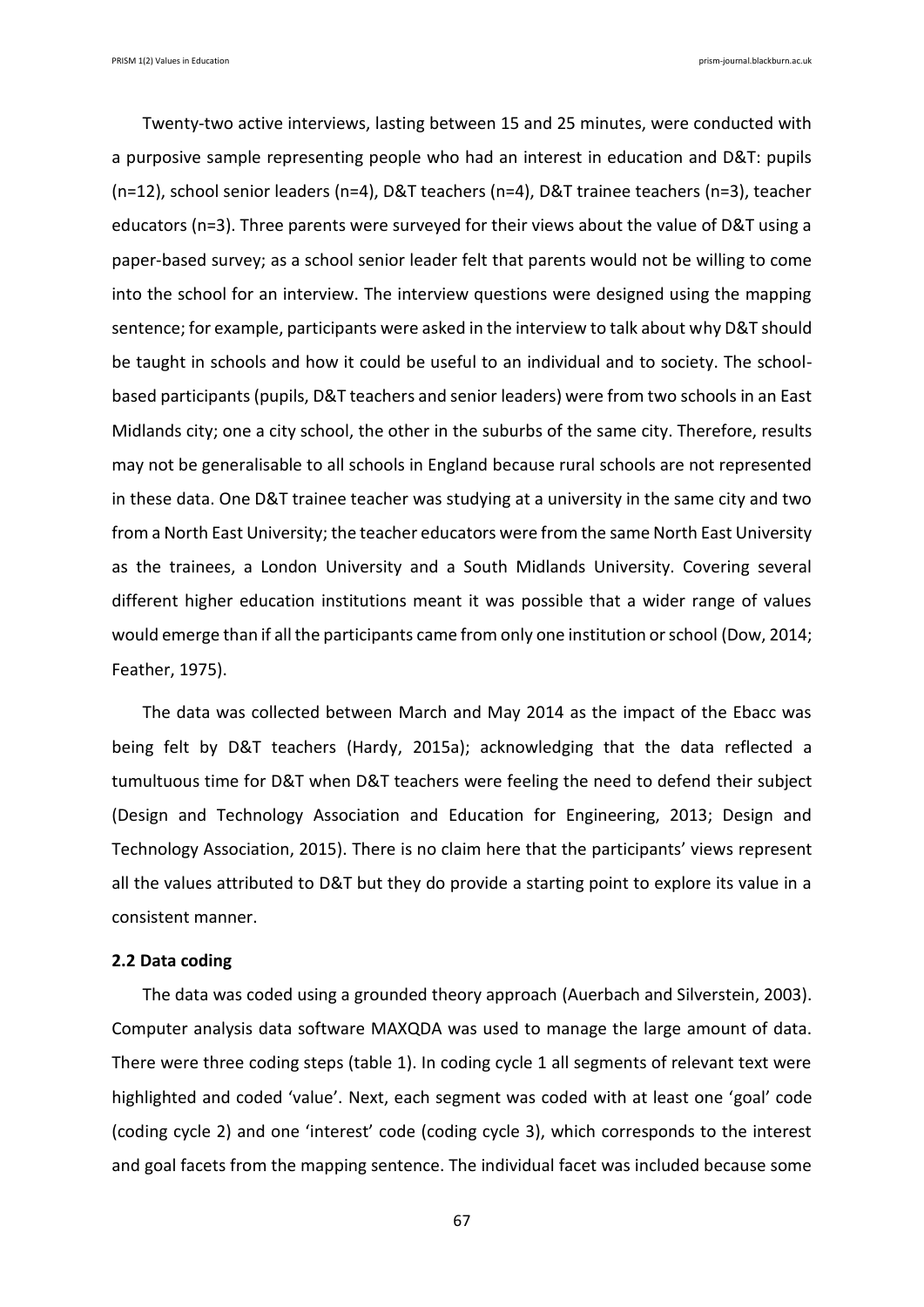participants had not studied D&T at school, therefore the values they attributed to D&T are because of someone else studying D&T. The initial assumption was that there would be a maximum of nine sentences (three goals multiplied by three interests).

|                | Activity                  | MAXQDA label                                       |
|----------------|---------------------------|----------------------------------------------------|
| Coding cycle 1 | Identify value            | $Code = 'Value'$                                   |
| Coding cycle 2 | Identify goal type        | Code = 'Instrumental' or 'Terminal' or 'Intrinsic' |
| Coding cycle 3 | Identify interest<br>type | Code = 'Individualist' or 'Collectivist'           |

#### **Table 3 Data analysis coding cycle**

After the first coding cycle 436 segments were identified as a value across the 22 data sets. This did not indicate that there were 436 different values attributed to D&T by the participants as repeating themes occurred.

# **3. Testing the subject-value framework**

In this section the first research question is answered - can the mapping sentence constructed in the first part of this paper be used to define a school subject's value? -by examining whether the elements within each facet were sufficient. Essentially, do the three elements in the two facets (goal and interests) provide a hermeneutically consistent account of the value of a school subject?

### **3.1 Goals**

In the second coding cycle (Table 3) the different goals a value might meet were identified:

- The positive consequence in the future (terminal);
- The positive consequence now (instrumental);
- The positive consequence that D&T can have 'for its own sake' (Zimmerman, 2014, p.1) (intrinsic).

Some segments could not be coded with only one of these three goals, and four additional elements were added. Thus, showing that the subject-value framework in section 3 does not provide a hermeneutically consistent account of the goal facet. However, when the four new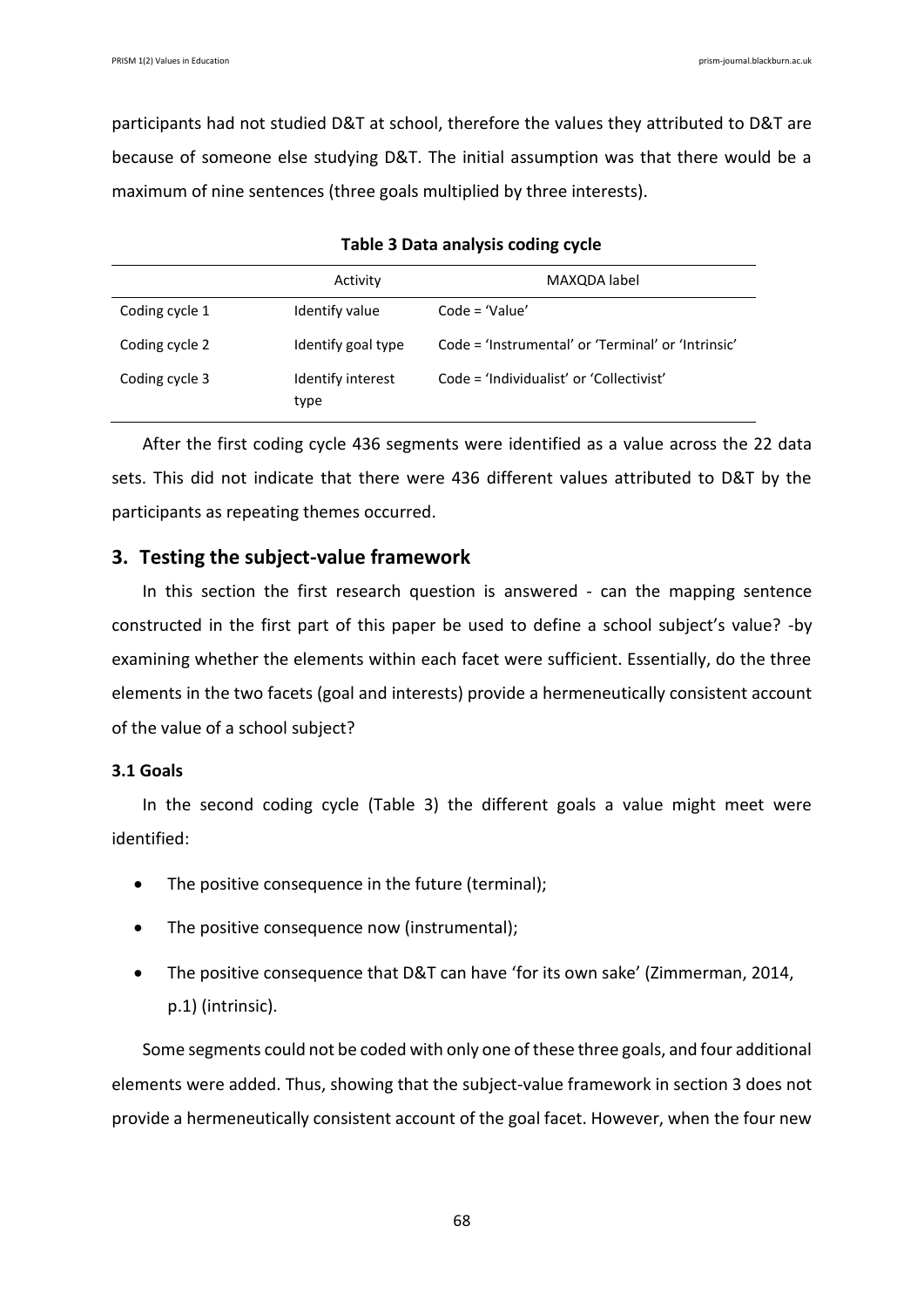elements were added all 436 segments from coding cycle 1 were able to be coded with one of the seven elements.

- Instrumental goals were commonly utilitarian. For example, 'You could make clothes if you wanted to' (Pupil).
- Terminal goals were for the future, and commonly utilitarian. For example, 'If I wanted to do it later in life you can make dresses and stuff and then you'd be able to pick up skills that you wouldn't have been able to do because you haven't learnt them before. So, it'd be more helpful for later in life' (Pupil).
- A value that had an intrinsic goal was not necessarily time-bound, that is either for now or the future, but suggested a feeling of satisfaction or enjoyment. For example, 'It's just nice to be able to be creative and when you can say I designed that, I built that, there's a lot of pride in technology' (D&T teacher).
- Values that were both instrumental and terminal had the idea that the value contributed both to today and the future. Sometimes this was explicit such as when a D&T teacher said '[D&T] gives them a bit of a flavour of what's out in industry. What jobs they're going to do in the future' and implicit when a senior leader commented about 'being able to do something for yourself. It's learning practical skills'.
- An instrumental and intrinsic goal suggested that an individual gains satisfaction knowing they can do something or use a new piece of knowledge today. A pupil explains why he likes making food in D&T: 'you feel like you've achieved something when you eat it and you like it'.
- An intrinsic and terminal goal was about the satisfaction gained later in life because of their learning in D&T. For example, when a senior leader talked about the 'passion' some pupils will have for working in their chosen career.
- Segments within all three goals implied that there was satisfaction in learning something which could be used at school, and beyond. For example, when a science teacher talked about 'the quaintness of just having something that I've made and then using that I wouldn't have necessarily appreciated then but now I think it's something quite nice to make'.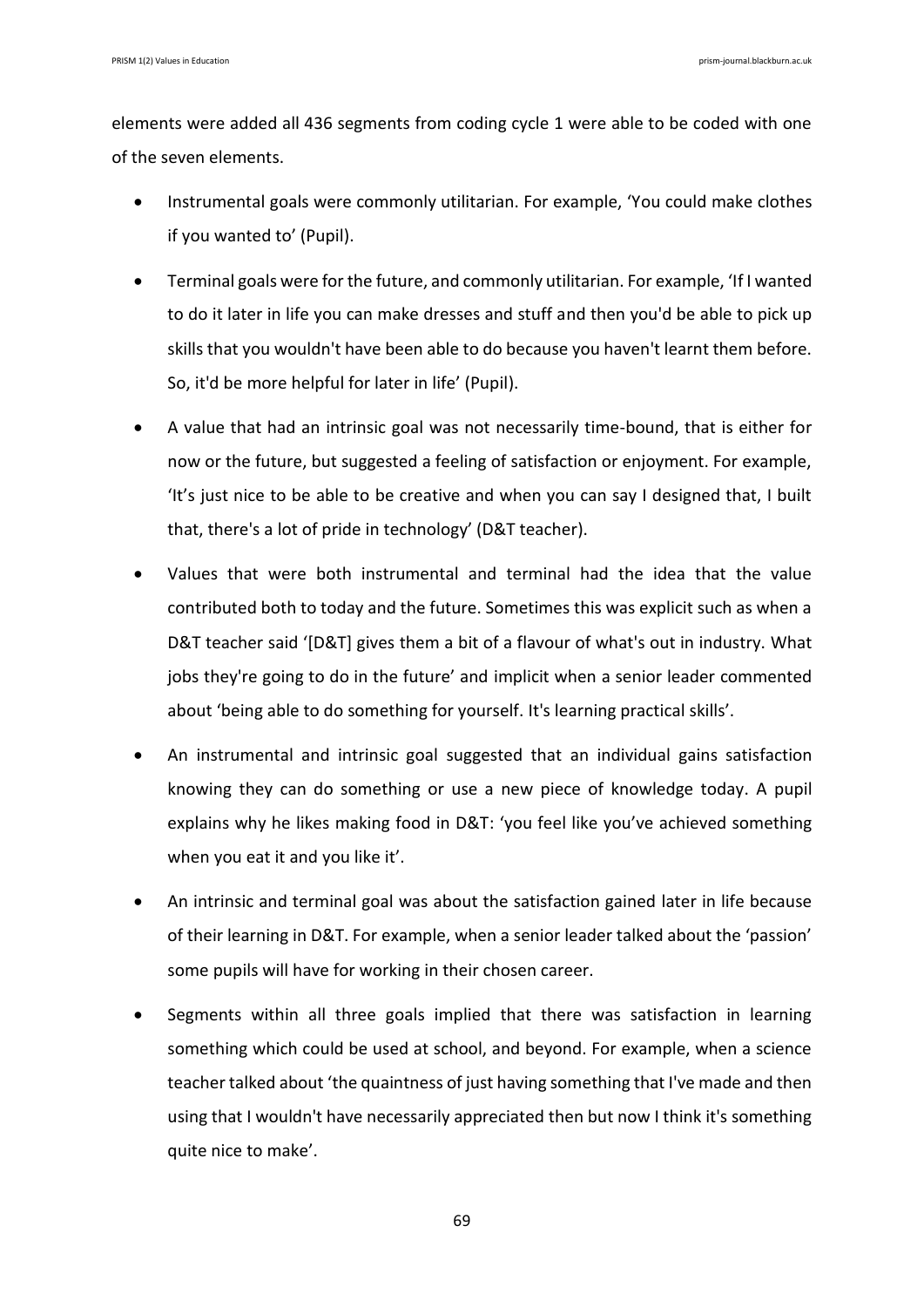The instrumental-only goal code was the largest type of goal with 216 segments (49.5% of all goals), a further 156 segments had an instrumental element; meaning 85.3% of the segments had an instrumental element (see table 4).

| Code                                 | Number of segments | Coded segments (%) |
|--------------------------------------|--------------------|--------------------|
| Goals                                |                    |                    |
| Instrumental only                    | 216                | 49.5               |
| Terminal only                        | 13                 | 3.0                |
| Intrinsic only                       | 47                 | 10.8               |
| Instrumental and Terminal            | 121                | 27.8               |
| Instrumental and Intrinsic           | 32                 | 7.3                |
| Instrumental, Terminal and Intrinsic | 3                  | 0.7                |
| <b>Terminal and Intrinsic</b>        | 4                  | 0.9                |

**Table 4 Distribution of goal elements**

Only 13 segments were coded only as a terminal goal (3% of all goals). The segments coded with the attribute terminal-only predominantly related to employment and the economy. In this type of goal participants referred to the value of D&T in the future but did not mention what pupils were learning today that would contribute to this. For example, one parent commented: 'Practical skills will help them live an independent life more easily and look after themselves' but they did not mention which practical skills they would learn.

With 121 segments (27.8%) coded instrumental/terminal this was the second largest goal type after instrumental-only. The predominant themes related to pupils learning about potential future D&T-related careers, how humans interact with technology and the impact of products on the environment.

Segments coded with the intrinsic-only element (10.8% of all goals) referred to emotions such as pride, enjoyment, fulfilment and love. One teacher educator commented:

… allow that love of materials and manipulating materials to continue to be

developed and not be crushed.

The 32 segments (7.3%) attributed as instrumental/intrinsic were associated with pupils making and creating new products using materials (such as wood, fabric and food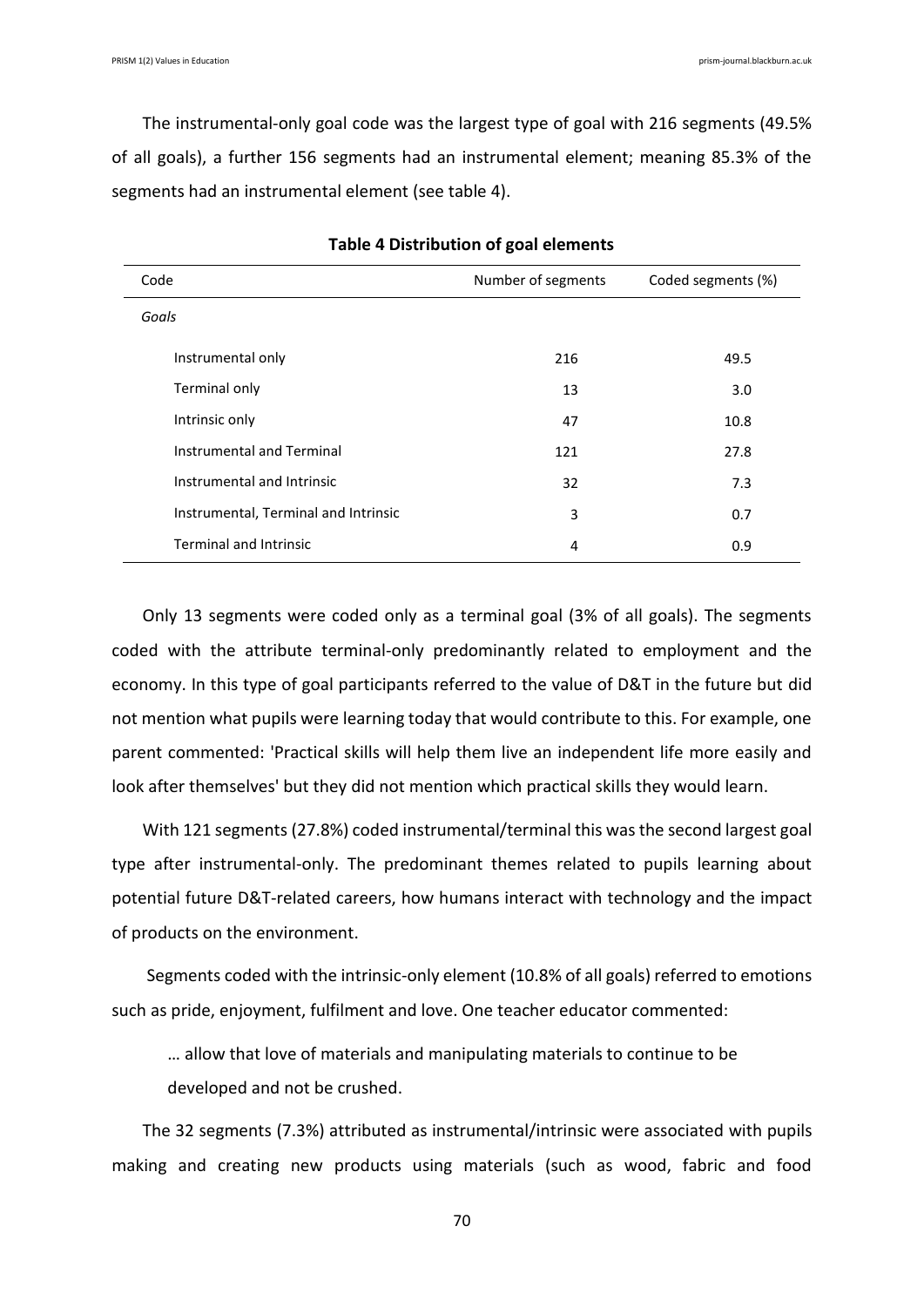ingredients), the opportunity to be creative when designing, and enjoyment. The idea that learning to make and having the opportunity to be creative was enjoyable and gave satisfaction was a recurring theme in this goal type. Also, some segments had a theme of curiosity and interest, for example a D&T teacher's comment 'just to understand about materials and products' speaks of a curiosity, which leads to individuals learning about materials. This is echoed by a trainee D&T teacher: 'There are going to be some kids that do enjoy it and they want to learn more about it' and a comment from another trainee about 'opening the door' implies a curiosity about the motivation to learn something new. Others talked about the enjoyment and satisfaction gained from learning something new. One pupil comments:

With a lot of subjects, you do know stuff, but you can't really show that you know it. But with food or DT you can make something, and you feel like you've achieved something.'

This was coded as both intrinsic and instrumental because the pupils are learning something (instrumental) and have the satisfaction (intrinsic) of demonstrating this by making something.

The category terminal/intrinsic contained only 4 segments (0.9%). The idea of a terminal/intrinsic goal is satisfaction felt in the future from something learnt in school today because it enables the individual to do something later in life. For example, it is about individuals learning skills for future use, or for a specific job, but other skills, e.g. cooking, is because it's 'a passion of theirs' (senior leader).

For a D&T teacher it was about the potential personal satisfaction of working for a local company:

A little Year 7 boy told me yesterday that his granddad worked for a company which is now Siemens, back in the day he worked for Plessey. I said I know the company. They were huge in this city. So, if you can say I've worked for them, in some ways you've made it in life, you've got a bit of kudos. It gives a sense of pride to the area.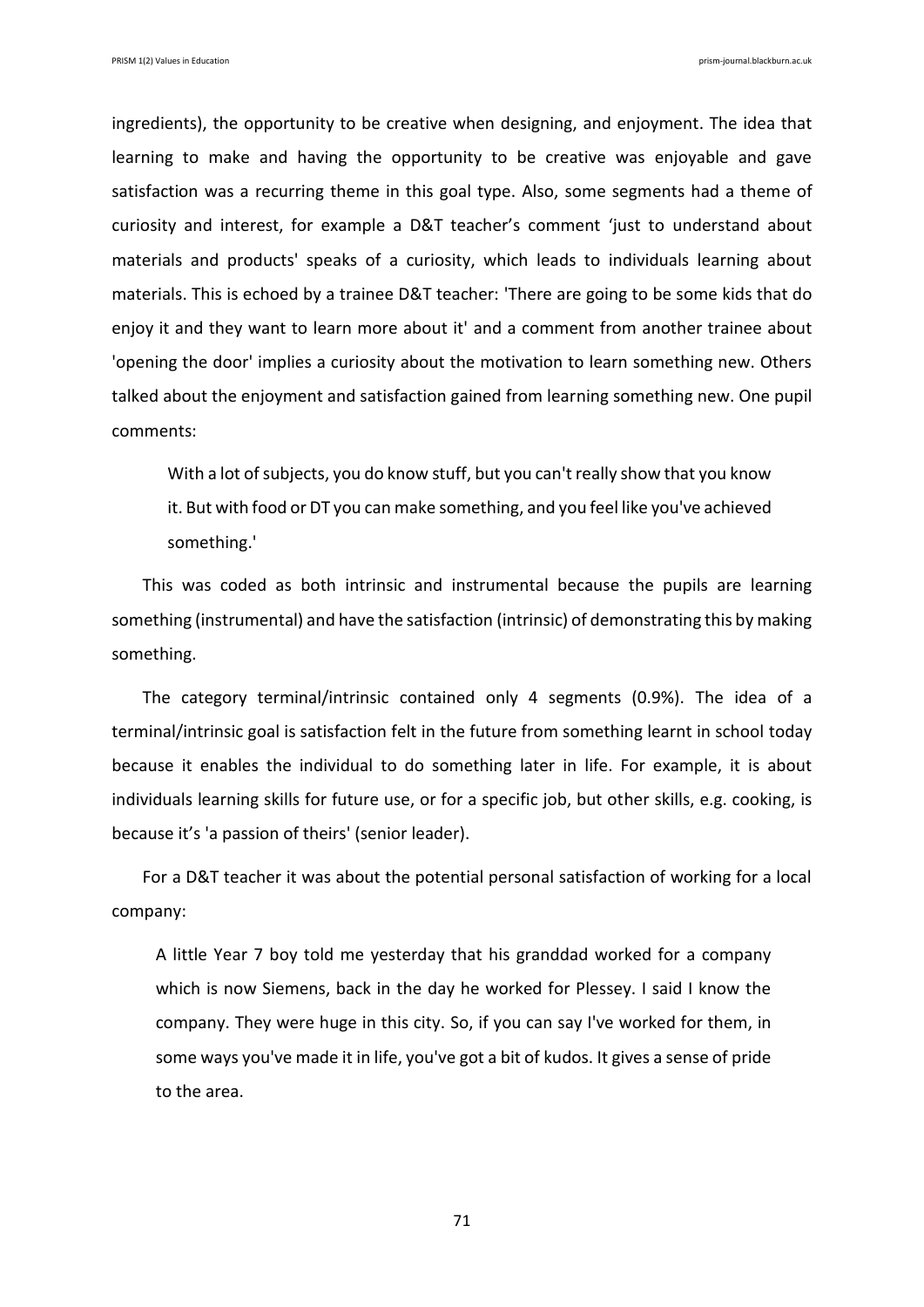This supports the idea that job satisfaction is achieved indirectly from studying D&T in school. Additionally, for one of the teacher educators, it was a career that 'fits' the individual and therefore motivates them in school:

that aspects of broad vocationalism as part of technology could actually be quite a useful motivational factor for a lot of pupils that would otherwise be disengaged from a rather over-academic curriculum.

Only three segments (0.7%) were attributed as instrumental, terminal and intrinsic. The idea was that talent and interest, combined with learning new skills and knowledge, could be used later in life, possibly in a career. For example, a senior leader comments:

I think about a lad who we've got in our school who I taught in Year 9, he was pretty good at history, but he always liked design [intrinsic]. He's in the sixth form now and he's going to be a joiner for a very successful local company [terminal]. He's talented and he's practiced, but not only has he just made things with wood all the way through, but he's actually had some proper skills taught to him [instrumental].

A pupil was able to consider how they enjoy learning something today and how it will be useful in the future:

Well I actually really enjoy food technology, so I think that in the future it will help me to become more persistent in cooking my own meals instead of takeaways and things like that.

Therefore, analysis of data coded as a goal shows that the original mapping sentence (figure 4) contained insufficient elements, and could not provide a hermeneutically consistent account and therefore needed to include four more elements:

- 1. instrumental/terminal
- 2. instrumental/ intrinsic,
- 3. terminal/intrinsic and
- 4. instrumental/terminal/intrinsic.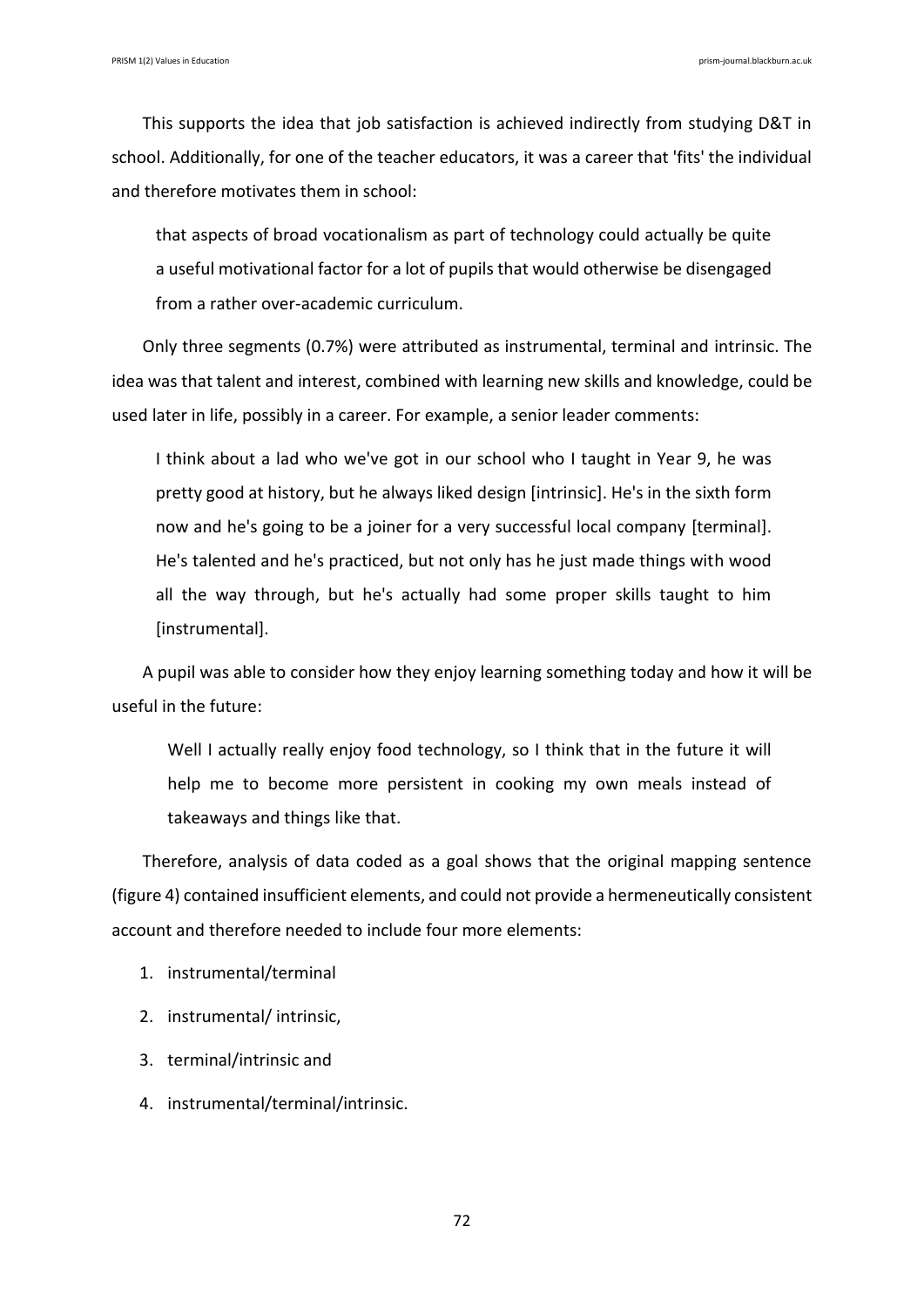# **3.2 Interests**

In the third coding cycle (table 3) the different interests a value would or could meet were identified:

- An individualistic goal was where the participant referred to the value relating to an individual only, such as when a D&T teacher said, 'It gives them opportunities to do things like problem solving'.
- A collectivist goal was when there was a benefit to society because an individual has studied D&T at school, for example when a pupil comments: 'You wouldn't have things like tables and chairs that we're on now if you didn't have D&T. … because it takes people to do this that are in the D&T industry…'
- Segments labelled with both detailed what the individual learns in D&T that benefits society, for example when a D&T teacher talks about the importance of learning about environmental issues: 'Well I think it's important to know [about] environmental issues, polluting the planet and knowing that they can grow their own foods locally rather than getting them from abroad'.

Unlike the goal facet, no additional elements needed to be added to the interests facet.

| Code                               | Number of segments | Coded segments (%) |
|------------------------------------|--------------------|--------------------|
| <i>Interests</i>                   |                    |                    |
| Individualistic only               | 377                | 86.5               |
| Collectivistic only                | 48                 | 11.0               |
| Collectivistic and Individualistic | 11                 | 2.5                |

**Table 5: Distribution of interest elements**

Over eighty-six per cent of all segments were categorised 'individualistic' (see table 5), suggesting that participants viewed individuals as the primary beneficiaries of D&T, for example, a pupil comments: 'it gives you the skills you might need for a later career'. Whilst it could have been interpreted that society benefits because the pupil gains these skills, it was interpreted as not being the pupil's focus here – they appear to be only thinking about how they will benefit; therefore, it has individualistic interest only.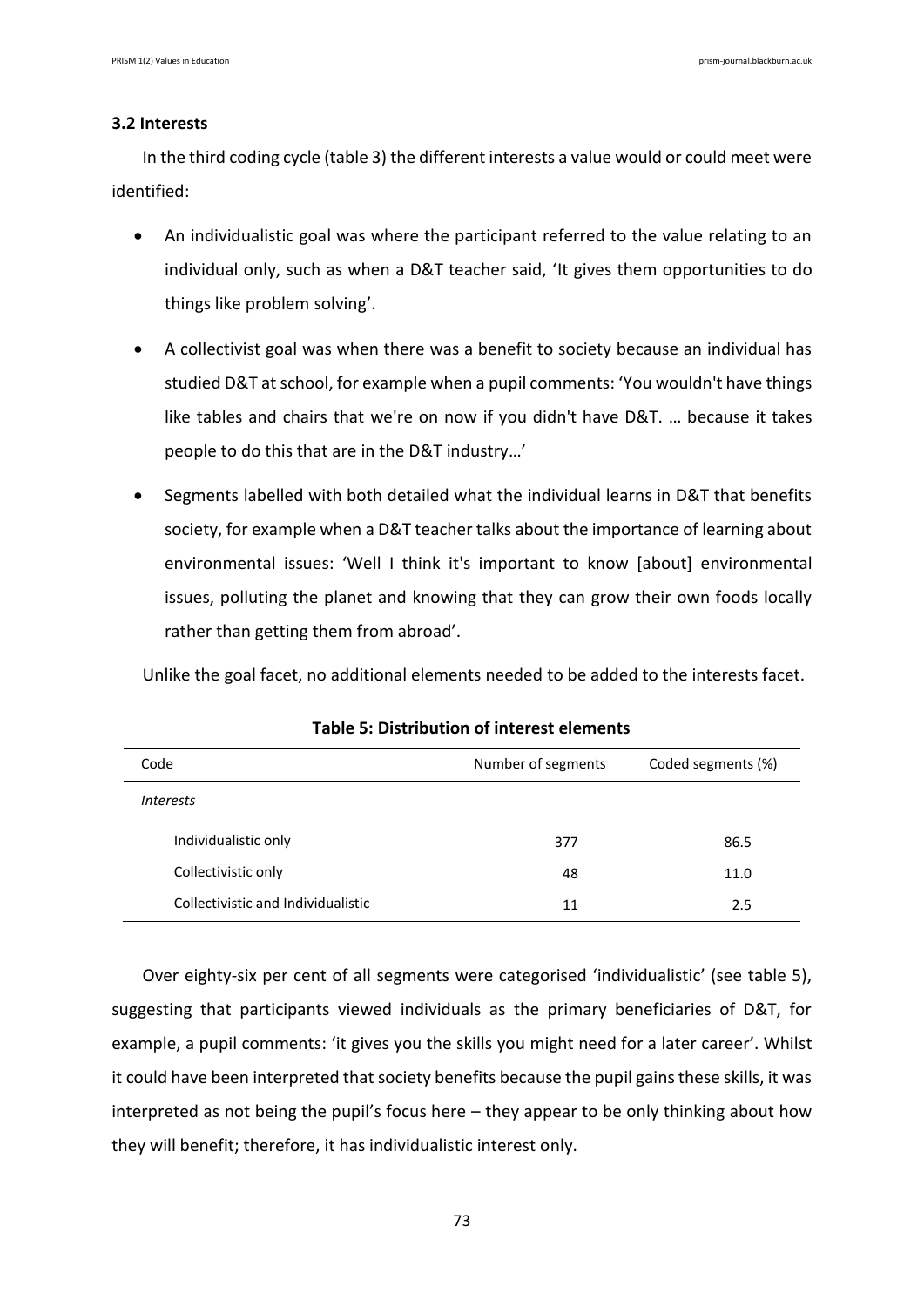Generally, segments were individualistic, such as when the participants believe D&T can benefit a pupil's career or develop skills. For example:

Training them for the world of work in a different way and it's giving them that opportunity (senior leader).

If you didn't do D&T in schools, then eventually when it comes to what you want to do as an adult then you'll be thinking I want to take the construction path, but I have no experience whatsoever and I'll have to start again. But if you start in Year 7 you've got five years just to get your head around it and see what it's all about (pupil).

Most segments categorised collectivist focus on the benefit D&T has for the economy, whether directly needed for the economy, such as when a pupil comments:

You wouldn't have things like B&Q and stuff like that, those DIY shops. [because] you wouldn't know how to use even the basic things like hammers.

Or because certain jobs are filled because of D&T:

There'd be loads of things that wouldn't be able to happen. There'd be loads of jobs that no one would do (pupil).

Segments coded with both interests had two connected parts. Generally, the first part identified what the individual learns in D&T, the second part identified how the learning mentioned in the first part could benefit society. For example:

We teach that and that makes people aware of saying right well I'm not going to put that can into that bin, I'm going to make it recycle and we recycle. So, it's having a huge impact on the environment (D&T teacher).

Whilst most 'both' segments were easily identified, some needed more interpretation. A teacher educator's comment: 'learn to communicate with people to get things' appears to be self-serving, the individual learns communication skills that help them get what they want, instead, it was interpreted to mean that by learning to communicate they can explain what they want in a socially acceptable way and consequently this helps the individual take their place in society. Another teacher educator's comment that D&T is 'necessary politically in a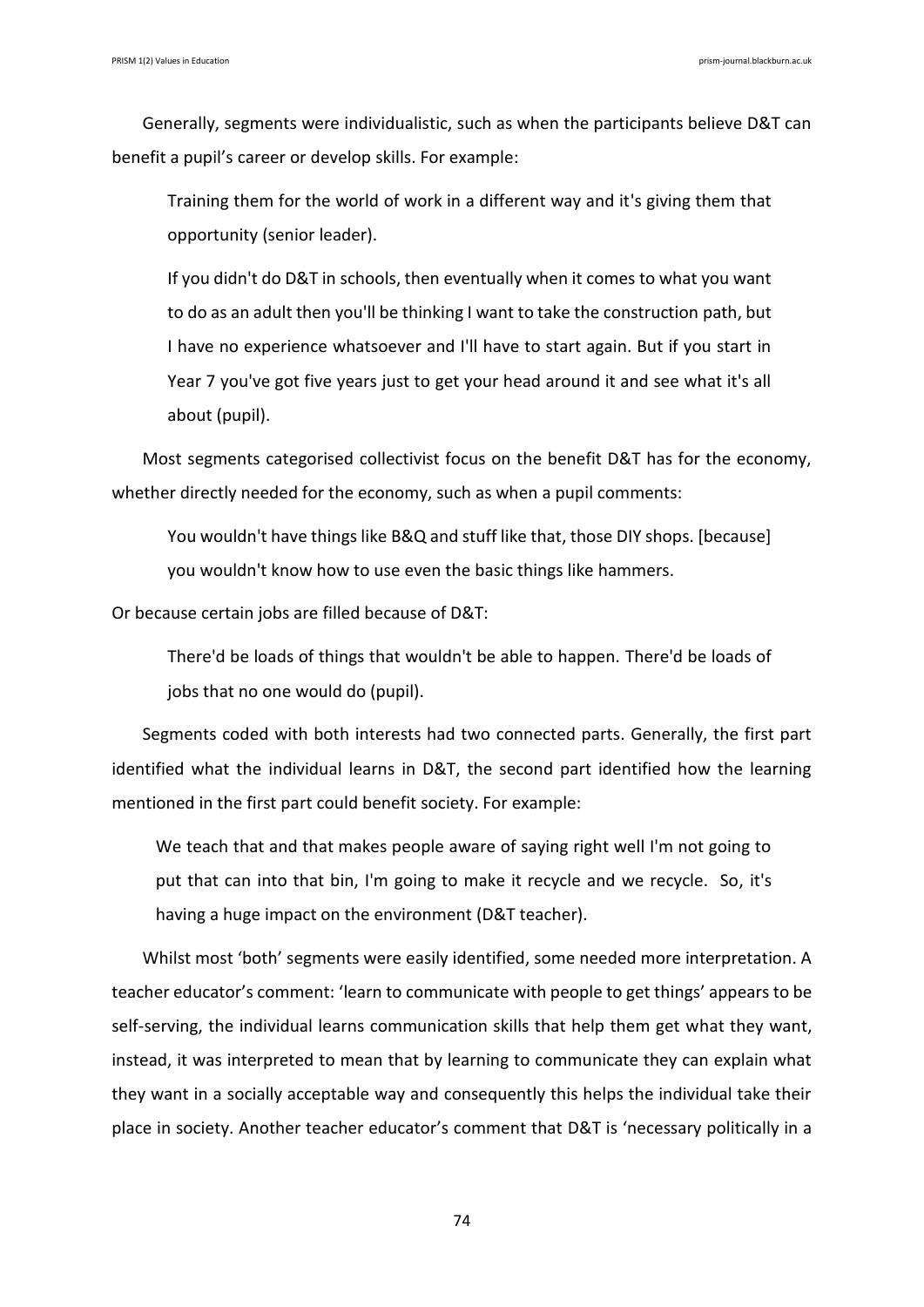democratic curriculum' is interpreted as meaning that the individual pupil who receives the democratic curriculum is enabled to understand and engage with the country's politics.

The individualistic nature of values generally referred to the individual's making economic gains and employment (e.g. learning skills to use in future D&T related careers) as well as those focussed on generic skills, such as learning how to manage and plan their time and work independently. There was some reference to a collectivist benefit when the participants discussed how the country's industrial and economic competitiveness might benefit because individuals learnt skills for design and engineering careers. However, although the participants explicitly attributed values to D&T that were collectivist, there is an individualistic prerequisite because for the national economy to grow the majority of individuals need to earn an income.

The results of this analysis suggest that the interest facet contained sufficient elements, unlike the goal facet, although their definition needed careful interpretation to be consistently coded and analysed.

Therefore, in answer to the first research question, whether the mapping sentence in figure 4 was sufficient (research question 1), the evidence presented here indicates that it was not because the goal facet did not provide a hermeneutically consistent account of the purpose of D&T. Consequently, the mapping sentence needs to be modified and would benefit from being tested using data collected similar to this study but about another school subject. A modified mapping sentence is presented in figure 5.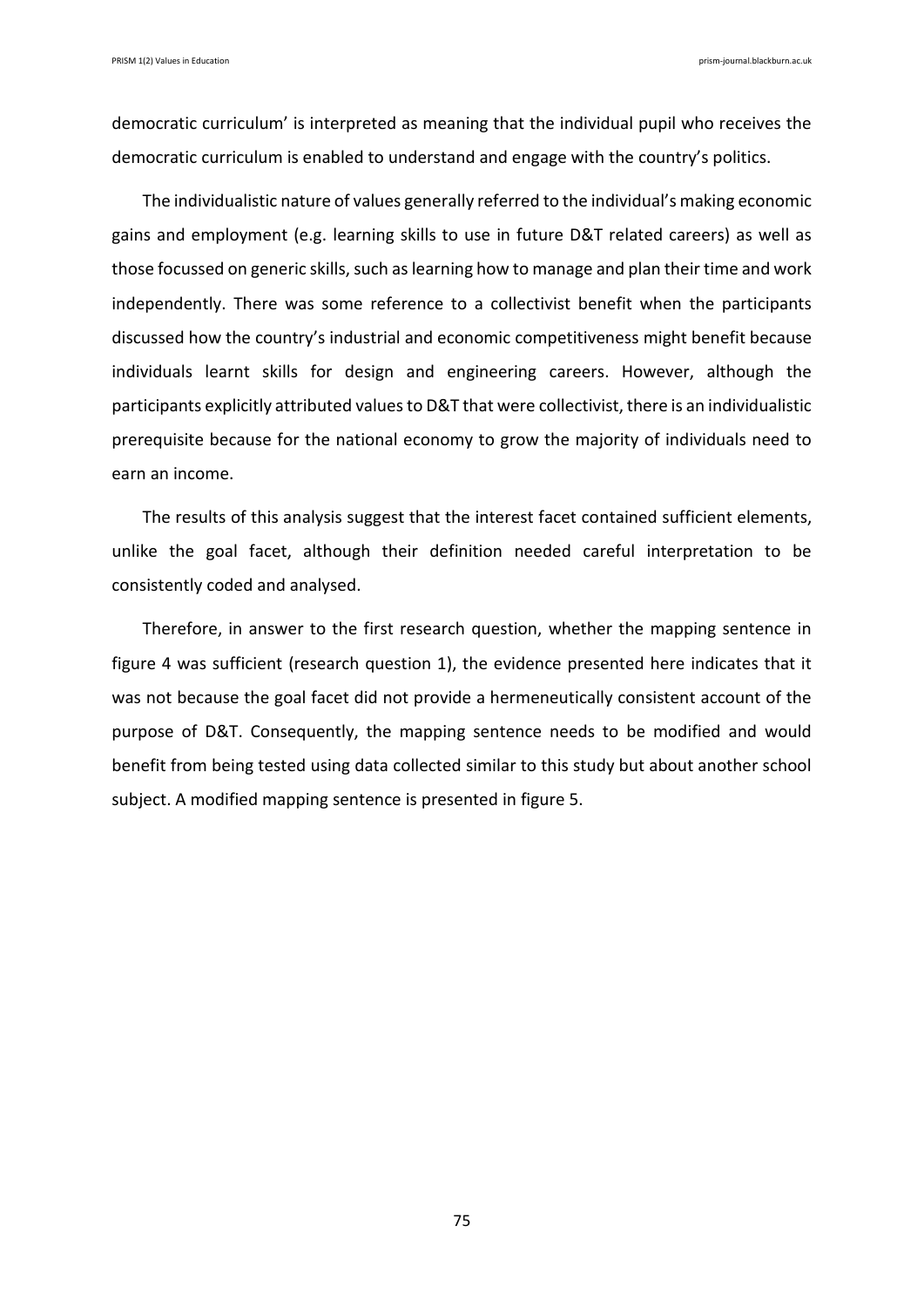

**Figure 5 Modified mapping sentence defining the value of a school subject**

# **4. Discussion**

In this section the data analysis is explored to answer the second research question - do the values attributed to D&T by a range of people reflect contemporary curriculum policy, economic drivers and other aims of education?

A significant number of the instrumental-only goals were coded as being individualistic, which suggests that the dominant idea held by these participants is that the primary purpose of education is to benefit an individual's life in a utilitarian and functional way. This idea appears to conflict with the 2013 National Curriculum aim of pupils becoming educated citizens (Department of Education, 2013) but it could be interpreted that an educated citizen should be able to look after themselves, which concurs with the curriculum aim of D&T to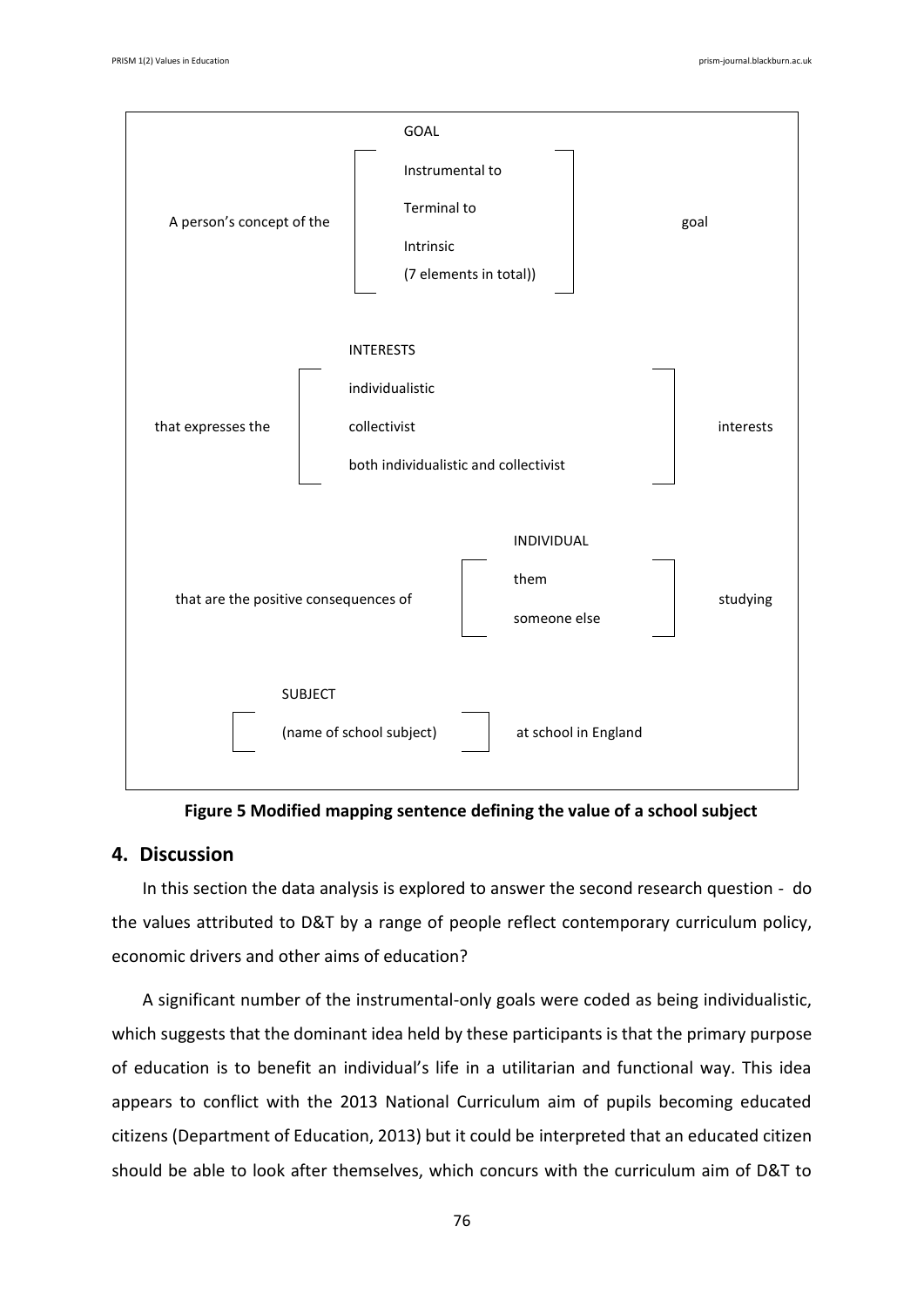'develop the creative, technical and practical expertise needed to perform everyday tasks confidently and to participate successfully in an increasingly technological world' (Department of Education, 2013, p.192). Therefore, the values these participants attributed to D&T more closely reflects subject-specific curriculum policy and to a lesser extent National Curriculum policy.

The values coded as terminal-only predominantly related to employment and the economy. Whilst some pupils did not necessarily have a personal interest in the subject (indicated by their decision to not continue studying D&T post-14) they did recognise that it provides a means to an end, helping some individuals achieve a desired end-state (such as employment in a D&T related career, e.g. designer or engineer), which Rokeach (1968) defined as a terminal value. There is strong evidence in the data that participants can see the terminal value of D&T because 32.4% of the goal segments have a terminal element to them. This supports the argument made by D&TA in their two campaigns (Design and Technology Association, 2011; 2015) that D&T helps pupils in their future careers and the enduring value of D&T as a vocational subject (McCulloch, Jenkins, and Layton, 1985; Penfold, 1988; Wakefield and Owen-Jackson, 2013). The emphasis on work and employment is particularly significant, with values that have a greater percentage of terminal attributes focusing on work-related skills, either for D&T-related careers or those useful in any career.

The notable emphasis on D&T's individualistic benefits implies the participants believed education is about helping an individual succeed and flourish, which supports Reiss and White's (2013, p.1) first aim of education '(1) to lead a life that is personally flourishing'. The implication that the participants focus more on the individualistic benefits of education suggests they place less emphasis on Reiss and White's (2013) second aim of education which is to help others have a flourishing life. However, the mutualistic relationship between Reiss and White's aims when considering how D&T can help the country be competitive through design and engineering suggests the individualistic emphasis could be necessary if society is to flourish.

The idea that studying D&T means individuals are better placed to help society is seen in this shift from individualistic to collectivist in segments coded instrumental/terminal. For example, in this exchange with a D&T teacher: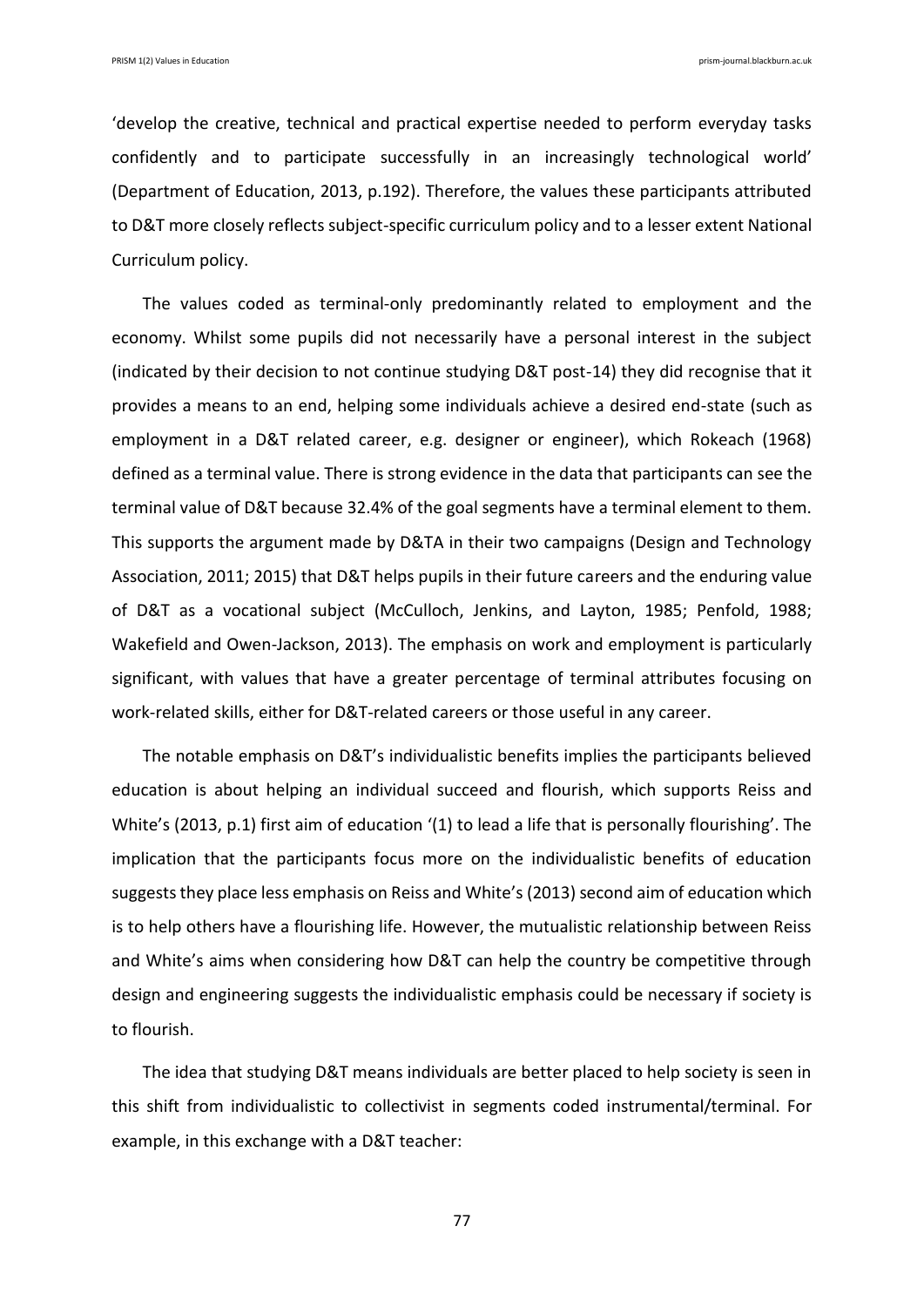**Interviewee**: Well, I think I'm looking at those chairs down there, they're wood aren't they and they've got textiles on them as well. Somebody's had to go through a process of learning about new materials, how they work, how they can construct it, to be able to design that.

**Facilitator**: So that's one of the things that D&T brings.

**Interviewee**: If we don't have that, then what's going to happen when we don't have any new designers, or somebody else to develop new technologies?

These different goal elements represent how D&T meets different needs, thus reflecting a broader range of educational aims than those indicated in contemporary curriculum policy (e.g. Department of Education, 2013). By suggesting so many different goals, the participants are acknowledging between them that there are many reasons why individuals value D&T.

In summary, the values espoused by the participants show a bias towards how D&T is of benefit to the individual and of instrumental and terminal value. Therefore, the values attributed to D&T by these participants reflect some aspects of contemporary curriculum policy. Additionally, according to these participants, D&T does respond to economic drivers, but they tended to refer to an individual's economic needs, rather than the country's economic requirements. Finally, there was some indication that D&T met educational aims other than those stated in government policy by helping individuals develop as human beings (MacAllister, Macleod and Pirrie, 2013).

# **5. Conclusion and future directions**

This study's research aim was to construct a subject-value framework that could be used to explore the values attributed to school subjects, with two research questions:

- 1. Can the subject-value framework constructed be used to define a school subject's value?
- 2. Do the values attributed to D&T by a range of people reflect contemporary curriculum policy, economic drivers and other aims of education?

There were two justifications for this research; first, the perceived effect of a new school performance measure (the Ebacc), which singled out some subjects and excluded others leading to the decline in popularity of some school subjects (such as D&T) and second, the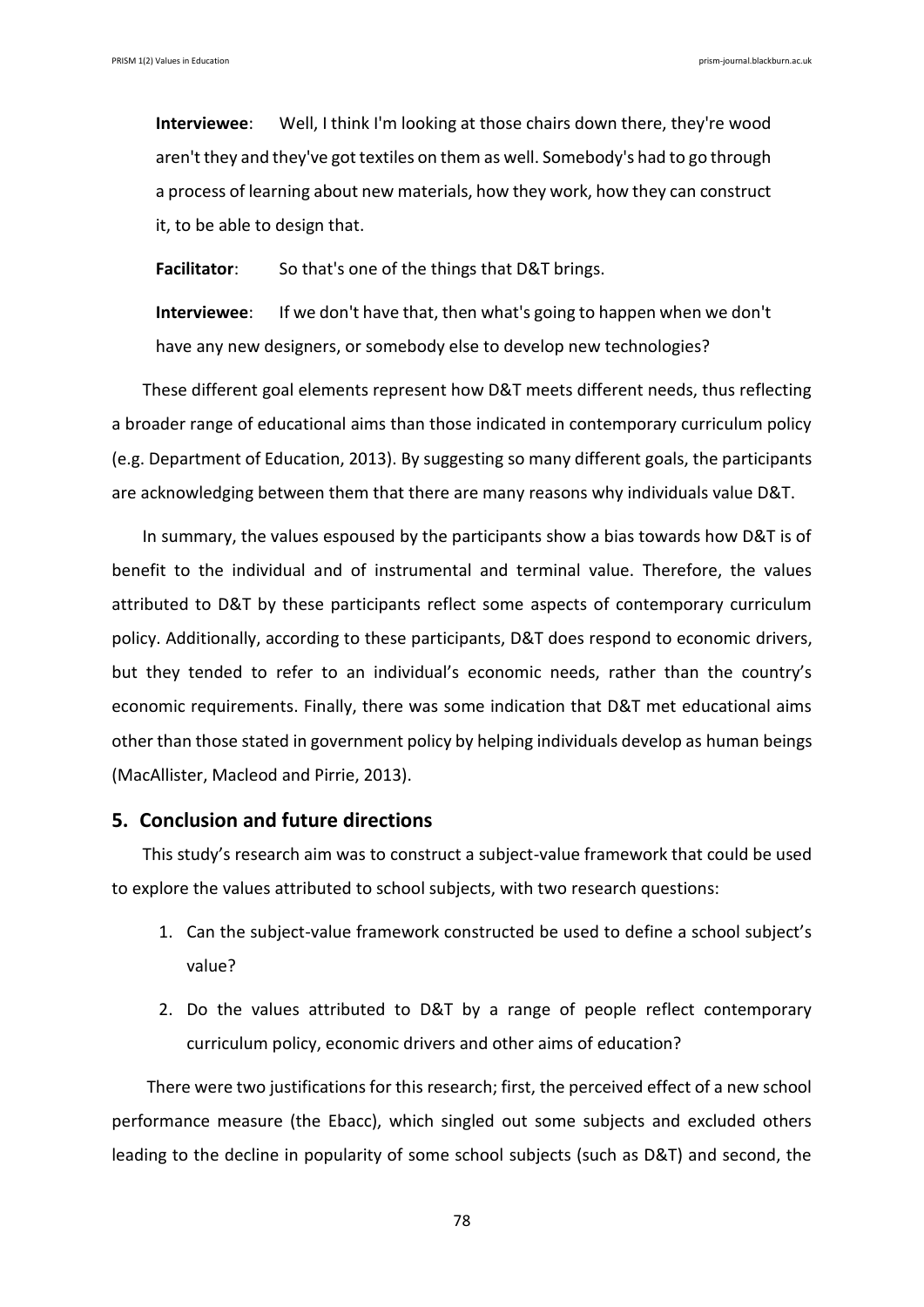ambiguous criteria, used by policy makers, schools and others, for judging the value of different school subjects and the contribution they make to individuals or to society.

Drawing on value theory and prominent views about the purpose of formal education, a subject-value framework was constructed in the form of a mapping sentence (figure 4), which it was anticipated could be used to define, in a hermeneutically consistent way, the value of a school subject. To answer the first research question the framework was tested using the values different participants attributed to D&T; analysis of these values showed that the mapping sentence did provide a means for analysing the values these participants espoused. However, it also revealed some difficulties in the assumed demarcation between the elements within the goal facet. Therefore, the framework was not sufficient and required modification (figure 5). This modified mapping sentence would benefit from being tested with a new study using different school subject.

In response to the second research question, there was evidence that the participants thought D&T could fulfil the National Curriculum aims and provide skills for future employment. But, there was less evidence that participants thought D&T enabled children to flourish or helped others to do so.

Further research could be conducted in three areas. This paper has presented a broadbrush view of the elements within the interest and goal facets; it would be worth exploring any themes that emerged from within the elements. Secondly, this constructed subject-value framework could be used as a means of analysing curriculum policy. Finally, advocates of other non-Ebacc subjects (e.g. music and art and design) could use the framework to define the unique contribution their subject makes to a general education and assess if this paper's findings are replicable or similar.

# **References**

Auerbach, C. F., & Silverstein, L. B. (2003). *Qualitative data [electronic resource]: An introduction to coding and analysis*. New York: New York University Press.

Bell, D., Wooff, D., McLain, M., & Morrison-Love, D. (2017). Analysing design and technology as an educational construct: An investigation into its curriculum position and pedagogical identity. *The Curriculum Journal, 28*(4), 539-558. doi:10.1080/09585176.2017.1286995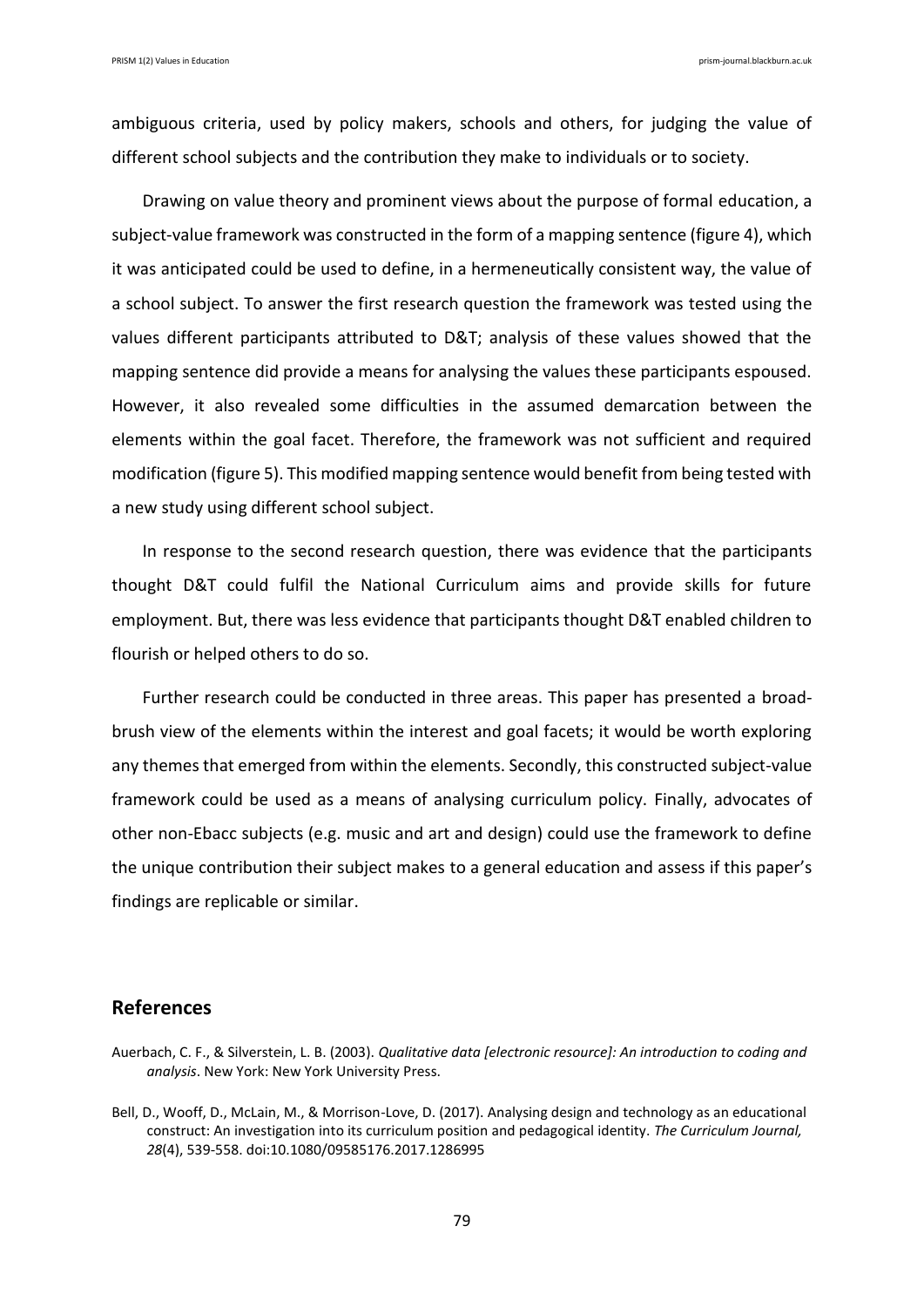- British Educational Research Association (BERA). (2011). *Ethical guidelines*. Retrieved from http://www.bera.ac.uk/researchers-resources/publications/ethical-guidelines-for-educational-research-2011
- Department for Education. (2011). *The framework for the national curriculum. A report by the expert panel for the national curriculum review*. London: Department for Education. Retrieved from https://www.gov.uk/government/uploads/system/uploads/attachment\_data/file/175439/NCR-Expert\_Panel\_Report.pdf
- Department for Education. (2016, February 12). *English baccalaureate (EBacc).* London: Department for Education. Retrieved from https://www.gov.uk/government/publications/english-baccalaureateebacc/english-baccalaureate-ebacc
- Department of Education. (2013). *The national curriculum in England Framework document (July 2013)*. London: Department of Education.
- Department of Education and Science. (1990). *Technology in the national curriculum.* (). London: HMSO.
- Design and Technology Association. (2011). *'We believe in design and technology' what do you believe in? the design and technology association manifesto for design and technology education*. Wellesbourne, Warwickshire: Design and Technology Association.
- Design and Technology Association. (2015). Designed and made in Britain...? Retrieved from http://bit.ly/1n1vm9J
- Design and Technology Association, & Education for Engineering. (2013). *Proposed revision of the design and technology programmes of study KS1-3 - draft.* (). Wellesbourne, Warwickshire: Design and Technology Association.
- Dow, W. (2014). Implicit theories: Their impact on technology education. In J. R. Dakers (Ed.), *Defining technological literacy: Towards an Epistemological framework* (2nd ed., pp. 149-161). Basingstoke, Hampshire: Palgrave Macmillan.

Education Committee. (2011). *The English Baccalaureate (HC851).* London: The Stationery Office Limited.

- Feather, N. T. (1975). *Values in education and society.* London: Free Press (Collier Macmillan Publishers).
- Guttman, R., & Greenbaum, C. W. (1998). Facet theory: Its development and current status. *European Psychologist, 3*(1), 13-36. doi:10.1027/1016-9040.3.1.13

Hackett, P. M. (2016). Facet theory and the mapping sentence as hermeneutically consistent structured metaontology and structured meta-mereology. *Frontiers in Psychology, 7*, 471. doi:10.3389/fpsyg.2016.00471

- Hardy, A. L. (2015a). Why has the number of teenagers taking design and technology GCSE dropped? Retrieved from https://theconversation.com/why-has-the-number-of-teenagers-taking-design-and-technologygcse-dropped-46361
- Hardy, A. L. (2015b). What's D&T for? gathering and comparing the values of design and technology academics and trainee teachers. *Design and Technology Education: An International Journal, 20*(2), 10-21.
- Hardy, A. L. (2016). An assortment box of views: Different perceptions of D&T's purpose and structure. *PATT2016 - Technology Education for 21st Century Skills Conference,* Utrecht.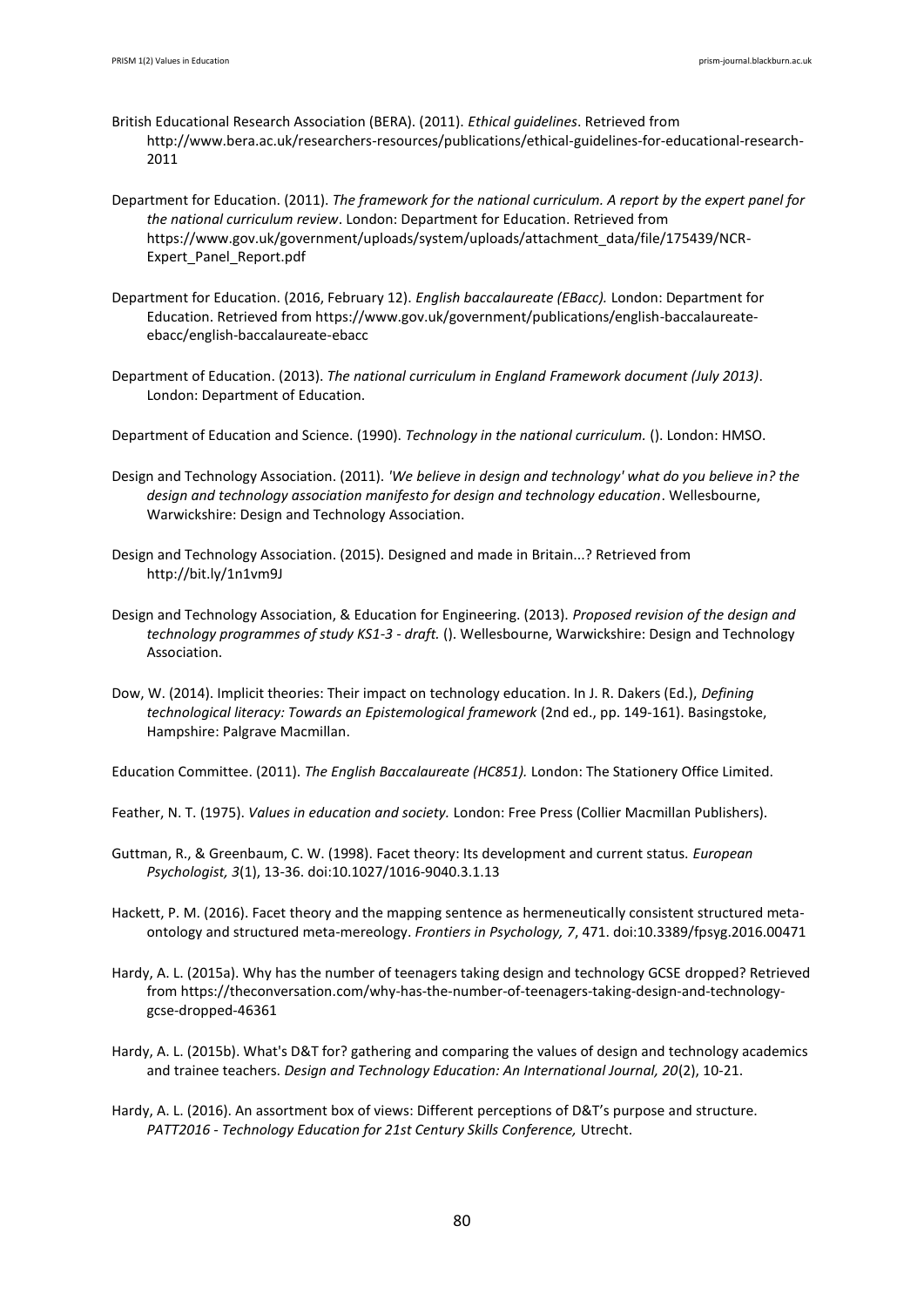- Hardy, A. L. (2017). The consequence of school performance measures: Inequality of access and opportunity. *Race Equality Teaching, 34*(2), 39-43.
- Hardy, A. L., Gyekye, K., & Wainwright, C. (2015). What do others think is the point of design and technology education? *PATT29 Plurality and Complementarity of Approaches in Design & Technology Education,*  Marseille, France. 217-224.
- Hilliard, A. L. (1950). *The forms of value: The extension of a hedonistic axiology* Columbia University Press.
- Hirsch, E. D. (2006). *The knowledge deficit: Closing the shocking education gap for American children*. Boston: Houghton Mifflin Company.
- Hitlin, S., & Piliavin, J. A. (2004). Values: Reviving a dormant concept. *Annual Review of Sociology, 30*, 359-393.
- Holstein, J. A., & Gubrium, J. F. (1995). *The active interview*. London: Sage.
- Kluckhohn, C. (1951). Values and value-orientations in the theory of action: An exploration in definition and classification. In T. Parsons, & E. Shils (Eds.), *Towards a general theory of action* (1st ed., pp. 388-433). Cambridge, MA: Harvard University Press.
- Lovejoy, A. O. (1950). Terminal and adjectival values. *The Journal of Philosophy, 47*(21), 593-608.
- MacAllister, J., Macleod, G., & Pirrie, A. (2013). Searching for excellence in education: Knowledge, virtue and presence? *Ethics and Education, 8*(2), 153-165. doi:10.1080/17449642.2013.843964
- McCulloch, G., Jenkins, E. W., & Layton, D. (1985). *Technological revolution?: The politics of school science and technology in England and Wales since 1945.* Routledge.
- McKernan, J. (2008). *Curriculum and imagination: Process theory, pedagogy and action research*. London: Routledge: Taylor & Francis.
- Penfold, J. (1988). *Craft design and technology: Past, present and future*. Stoke on Trent: Trentham.
- Reiss, M. J., & White, J. (2013). In White J. (Ed.), *An aims-based curriculum: The significance of human flourishing for schools [ebook]*. London: Institute of Education Press.
- Rokeach, M. (1968). *Beliefs, attitudes and values: A theory of organization and change*. San Francisco: Jossey-Bass, Inc.
- Rokeach, M. (1973). *The nature of human values.* New York: The Free Press.
- Schwartz, S. H., & Bilsky, W. (1990). Toward a theory of the universal content and structure of values: Extensions and cross-cultural replications. *Journal of Personality and Social Psychology, 58*(5), 550-562.
- Wakefield, D., & Owen-Jackson, G. (2013). Government policies and design and technology education. In G. Owen-Jackson (Ed.), *Debates in design and technology* (pp. 7-20). Abingdon: Routledge.
- Wigfield, A., & Eccles, J. S. (1992). The development of achievement task values: A theoretical analysis. *Developmental Review, 12*(3), 265-310.
- Young, M. F. D. (2008). From social constructivism to social realism in the sociology of education. *Review of Research in Education*, 32(1), 1-28. doi:10.3102/0091732X07308969

Young, M. F. D. (2014). What is a curriculum and what can it do? *Curriculum Journal, 25*(1), 7-13.